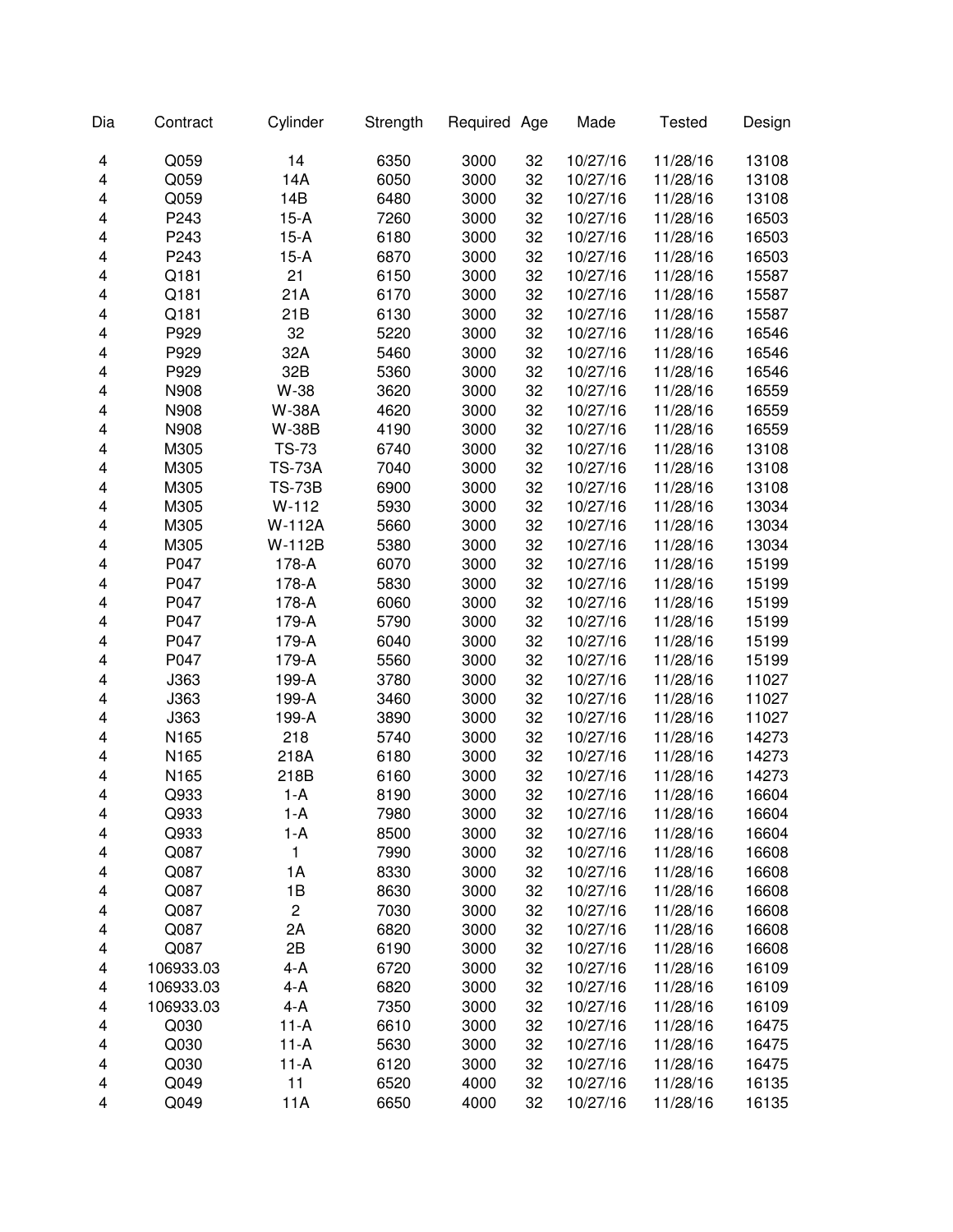| 4 | Q049      | 11B    | 6760 | 4000 | 32 | 10/27/16 | 11/28/16 | 16135    |
|---|-----------|--------|------|------|----|----------|----------|----------|
| 4 | P260      | 12     | 3460 | 3000 | 32 | 10/27/16 | 11/28/16 | 15584    |
| 4 | P260      | 12A    | 3440 | 3000 | 32 | 10/27/16 | 11/28/16 | 15584    |
| 4 | P260      | 12B    | 3390 | 3000 | 32 | 10/27/16 | 11/28/16 | 15584    |
| 4 | Q029      | $12-A$ | 5520 | 3000 | 32 | 10/27/16 | 11/28/16 | 16452    |
| 4 | Q029      | $12-A$ | 5710 | 3000 | 32 | 10/27/16 | 11/28/16 | 16452    |
| 4 | Q029      | $12-A$ | 5600 | 3000 | 32 | 10/27/16 | 11/28/16 | 16452    |
| 4 | P9263;    | 14     | 4660 | 4000 | 32 | 10/27/16 | 11/28/16 | 16464    |
| 4 | P9263;    | 14A    | 4440 | 4000 | 32 | 10/27/16 | 11/28/16 | 16464    |
| 4 | P9263;    | 14B    | 4500 | 4000 | 32 | 10/27/16 | 11/28/16 | 16464    |
| 4 | Q108      | 16     | 5520 | 3500 | 32 | 10/27/16 | 11/28/16 | T55005LA |
| 4 | Q108      | 16A    | 5520 | 3500 | 32 | 10/27/16 | 11/28/16 | T55005LA |
| 4 | Q108      | 16B    | 5440 | 3500 | 32 | 10/27/16 | 11/28/16 | T55005LA |
| 4 | M089      | 26ABL  | 6310 | 3000 | 32 | 10/27/16 | 11/28/16 | 15064    |
| 4 | M089      | 26ABL  | 6150 | 3000 | 32 | 10/27/16 | 11/28/16 | 15064    |
| 4 | M089      | 26ABL  | 6440 | 3000 | 32 | 10/27/16 | 11/28/16 | 15064    |
| 4 | P033      | 27A    | 4780 | 3000 | 32 | 10/27/16 | 11/28/16 | 15299    |
| 4 | P033      | 27A    | 4780 | 3000 | 32 | 10/27/16 | 11/28/16 | 15299    |
| 4 | P033      | 27A    | 4620 | 3000 | 32 | 10/27/16 | 11/28/16 | 15299    |
| 4 | Q031      | 76     | 5740 | 3000 | 32 | 10/27/16 | 11/28/16 | 16486    |
| 4 | Q031      | 76A    | 5780 | 3000 | 32 | 10/27/16 | 11/28/16 | 16486    |
| 4 | Q031      | 76B    | 5640 | 3000 | 32 | 10/27/16 | 11/28/16 | 16486    |
| 4 | Q031      | 77     | 6750 | 3000 | 32 | 10/27/16 | 11/28/16 | 16486    |
| 4 | Q031      | 77A    | 6660 | 3000 | 32 | 10/27/16 | 11/28/16 | 16486    |
| 4 | Q031      | 77B    | 7120 | 3000 | 32 | 10/27/16 | 11/28/16 | 16486    |
| 4 | N228      | 87     | 7020 | 3000 | 32 | 10/27/16 | 11/28/16 | 16128    |
| 4 | N228      | 87A    | 6690 | 3000 | 32 | 10/27/16 | 11/28/16 | 16128    |
| 4 | N228      | 87B    | 7130 | 3000 | 32 | 10/27/16 | 11/28/16 | 16128    |
| 4 | P079      | 126    | 8300 | 3000 | 32 | 10/27/16 | 11/28/16 | 15146    |
| 4 | P079      | 126A   | 8730 | 3000 | 32 | 10/27/16 | 11/28/16 | 15146    |
| 4 | P079      | 126B   | 8290 | 3000 | 32 | 10/27/16 | 11/28/16 | 15146    |
| 4 | N307      | 152    | 5600 | 3000 | 32 | 10/27/16 | 11/28/16 | 8111     |
| 4 | N307      | 152A   | 5620 | 3000 | 32 | 10/27/16 | 11/28/16 | 8111     |
| 4 | N307      | 152B   | 5490 | 3000 | 32 | 10/27/16 | 11/28/16 | 8111     |
| 4 | P230      | 276    | 7850 | 4000 | 32 | 10/27/16 | 11/28/16 | 16591    |
| 4 | P230      | 276A   | 7580 | 4000 | 32 | 10/27/16 | 11/28/16 | 16591    |
| 4 | P230      | 276B   | 7350 | 4000 | 32 | 10/27/16 | 11/28/16 | 16591    |
| 4 | P230      | 277    | 3940 | 3000 | 32 | 10/27/16 | 11/28/16 | 165115   |
| 4 | P230      | 277A   | 4070 | 3000 | 32 | 10/27/16 | 11/28/16 | 165115   |
| 4 | P230      | 277B   | 3880 | 3000 | 32 | 10/27/16 | 11/28/16 | 165115   |
| 4 | M950      | 400    | 6870 | 3000 | 32 | 10/27/16 | 11/28/16 | 15521    |
| 4 | M950      | 400A   | 7150 | 3000 | 32 | 10/27/16 | 11/28/16 | 15521    |
| 4 | M950      | 400B   | 6720 | 3000 | 32 | 10/27/16 | 11/28/16 | 15521    |
| 4 | Q192      | 6      | 6150 | 3000 | 31 | 10/28/16 | 11/28/16 | 14296    |
| 4 | Q192      | 6A     | 5890 | 3000 | 31 | 10/28/16 | 11/28/16 | 14296    |
| 4 | Q192      | 6B     | 6190 | 3000 | 31 | 10/28/16 | 11/28/16 | 14296    |
| 4 | P074      | 9      | 6320 | 3500 | 31 | 10/28/16 | 11/28/16 | 16196    |
| 4 | P074      | 9Α     | 6460 | 3500 | 31 | 10/28/16 | 11/28/16 | 16196    |
| 4 | P074      | 9B     | 5950 | 3500 | 31 | 10/28/16 | 11/28/16 | 16196    |
| 4 | 108854.04 | 11     | 5050 | 3000 | 31 | 10/28/16 | 11/28/16 | 16120    |
| 4 | 108854.04 | 11A    | 5150 | 3000 | 31 | 10/28/16 | 11/28/16 | 16120    |
| 4 | 108854.04 | 11B    | 5430 | 3000 | 31 | 10/28/16 | 11/28/16 | 16120    |
|   |           |        |      |      |    |          |          |          |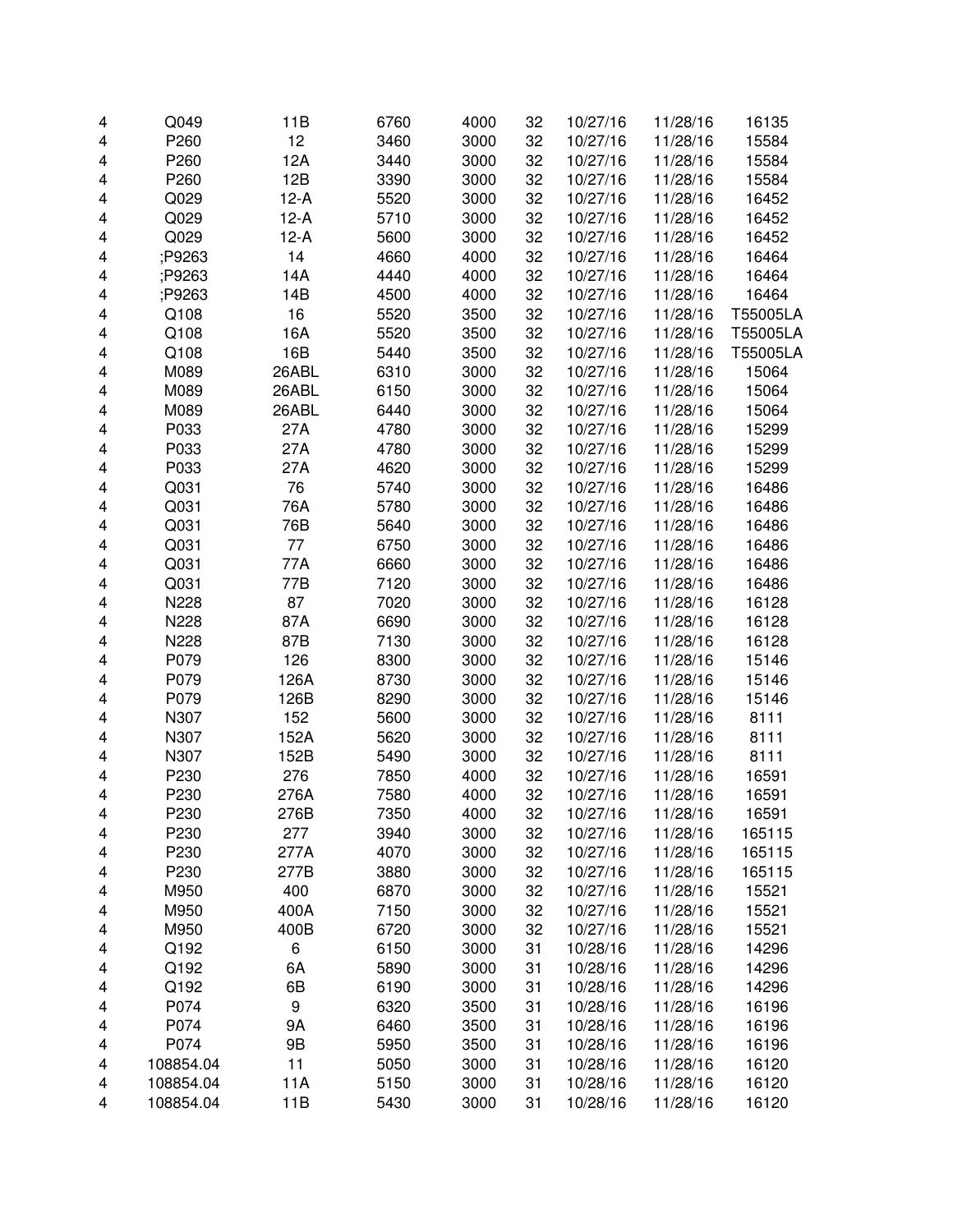| 4 | 110538-03 | $13-A$        | 4710 | 4000 | 31 | 10/28/16 | 11/28/16 |          |
|---|-----------|---------------|------|------|----|----------|----------|----------|
| 4 | 110538-03 | $13-A$        | 5440 | 4000 | 31 | 10/28/16 | 11/28/16 |          |
| 4 | 110538-03 | $13-A$        | 5170 | 4000 | 31 | 10/28/16 | 11/28/16 |          |
| 4 | P243      | $16-A$        | 7650 | 3000 | 31 | 10/28/16 | 11/28/16 | 16503    |
| 4 | P243      | $16-A$        | 7310 | 3000 | 31 | 10/28/16 | 11/28/16 | 16503    |
| 4 | P243      | $16-A$        | 7540 | 3000 | 31 | 10/28/16 | 11/28/16 | 16503    |
| 4 | M305      | W-113         | 6340 | 3000 | 31 | 10/28/16 | 11/28/16 | 13034    |
| 4 | M305      | <b>W-113A</b> | 7010 | 3000 | 31 | 10/28/16 | 11/28/16 | 13034    |
| 4 | M305      | W-113B        | 7070 | 3000 | 31 | 10/28/16 | 11/28/16 | 13034    |
| 4 | M305      | $W-114$       | 7540 | 3000 | 31 | 10/28/16 | 11/28/16 | 13108    |
| 4 | M305      | <b>W-114A</b> | 7050 | 3000 | 31 | 10/28/16 | 11/28/16 | 13108    |
| 4 | M305      | W-114B        | 6940 | 3000 | 31 | 10/28/16 | 11/28/16 | 13108    |
| 4 | M305      | W-115         | 4430 | 3000 | 31 | 10/28/16 | 11/28/16 | 13108    |
| 4 | M305      | <b>W-115A</b> | 4460 | 3000 | 31 | 10/28/16 | 11/28/16 | 13108    |
| 4 | M305      | W-115B        | 4540 | 3000 | 31 | 10/28/16 | 11/28/16 | 13108    |
| 4 | Q933      | 2A            | 7000 | 3000 | 31 | 10/28/16 | 11/28/16 | 16604    |
| 4 | Q933      | 2A            | 7750 | 3000 | 31 | 10/28/16 | 11/28/16 | 16604    |
| 4 | Q933      | 2A            | 7530 | 3000 | 31 | 10/28/16 | 11/28/16 | 16604    |
| 4 | Q147      | 11            | 8240 | 4000 | 31 | 10/28/16 | 11/28/16 | 6413     |
| 4 | Q147      | 11A           | 8440 | 4000 | 31 | 10/28/16 | 11/28/16 | 6413     |
| 4 | Q147      | 11B           | 8410 | 4000 | 31 | 10/28/16 | 11/28/16 | 6413     |
| 4 | P926      | 15            | 3780 | 4000 | 31 | 10/28/16 | 11/28/16 | 16464    |
| 4 | P926      | 15A           | 3470 | 4000 | 31 | 10/28/16 | 11/28/16 | 16464    |
| 4 | P926      | 15B           | 3540 | 4000 | 31 | 10/28/16 | 11/28/16 | 16464    |
| 4 | Q108      | 17            | 6990 | 3500 | 31 | 10/28/16 | 11/28/16 | T55005LA |
| 4 | Q108      | 17A           | 6930 | 3500 | 31 | 10/28/16 | 11/28/16 | T55005LA |
| 4 | Q108      | 17B           | 7210 | 3500 | 31 | 10/28/16 | 11/28/16 | T55005LA |
| 4 | Q914      | 18            | 6840 | 3000 | 31 | 10/28/16 | 11/28/16 | 15535    |
| 4 | Q914      | 18A           | 7010 | 3000 | 31 | 10/28/16 | 11/28/16 | 15535    |
| 4 | Q914      | 18B           | 6950 | 3000 | 31 | 10/28/16 | 11/28/16 | 15535    |
| 4 | Q061      | 18            | 5240 | 3000 | 31 | 10/28/16 | 11/28/16 | 16380    |
| 4 | Q061      | 18A           | 5190 | 3000 | 31 | 10/28/16 | 11/28/16 | 16380    |
| 4 | Q061      | 18B           | 5980 | 3000 | 31 | 10/28/16 | 11/28/16 | 16380    |
| 4 | P261      | 45            | 4610 | 3000 | 31 | 10/28/16 | 11/28/16 | 14339    |
| 4 | P261      | 45A           | 4390 | 3000 | 31 | 10/28/16 | 11/28/16 | 14339    |
| 4 | P261      | 45B           | 4670 | 3000 | 31 | 10/28/16 | 11/28/16 | 14339    |
| 4 | M019      | 51            | 7610 | 3000 | 31 | 10/28/16 | 11/28/16 | 15527    |
| 4 | M019      | 51A           | 6380 | 3000 | 31 | 10/28/16 | 11/28/16 | 15527    |
| 4 | M019      | 51B           | 5440 | 3000 | 31 | 10/28/16 | 11/28/16 | 15527    |
| 4 | 114944    | 65            | 4920 | 3000 | 31 | 10/28/16 | 11/28/16 | 16358    |
| 4 | 114944    | 65A           | 4880 | 3000 | 31 | 10/28/16 | 11/28/16 | 16358    |
| 4 | Q015      | 70-A          | 8800 | 3000 | 31 | 10/28/16 | 11/28/16 | 16522    |
| 4 | Q015      | 70-A          | 8320 | 3000 | 31 | 10/28/16 | 11/28/16 | 16522    |
| 4 | Q015      | 70-A          | 8010 | 3000 | 31 | 10/28/16 | 11/28/16 | 16522    |
| 4 | Q031      | 78            | 3680 | 3000 | 31 | 10/28/16 | 11/28/16 | 16486    |
| 4 | Q031      | 78A           | 3530 | 3000 | 31 | 10/28/16 | 11/28/16 | 16486    |
| 4 | Q031      | 78B           | 3520 | 3000 | 31 | 10/28/16 | 11/28/16 | 16486    |
| 4 | Q031      | 79            | 6140 | 3000 | 31 | 10/28/16 | 11/28/16 | 16486    |
| 4 | Q031      | 79A           | 6060 | 3000 | 31 | 10/28/16 | 11/28/16 | 16486    |
| 4 | Q031      | 79B           | 6050 | 3000 | 31 | 10/28/16 | 11/28/16 | 16486    |
| 4 | P079      | 127           | 6870 | 3000 | 31 | 10/28/16 | 11/28/16 | 15146    |
| 4 | P079      | 127A          | 5990 | 3000 | 31 | 10/28/16 | 11/28/16 | 15146    |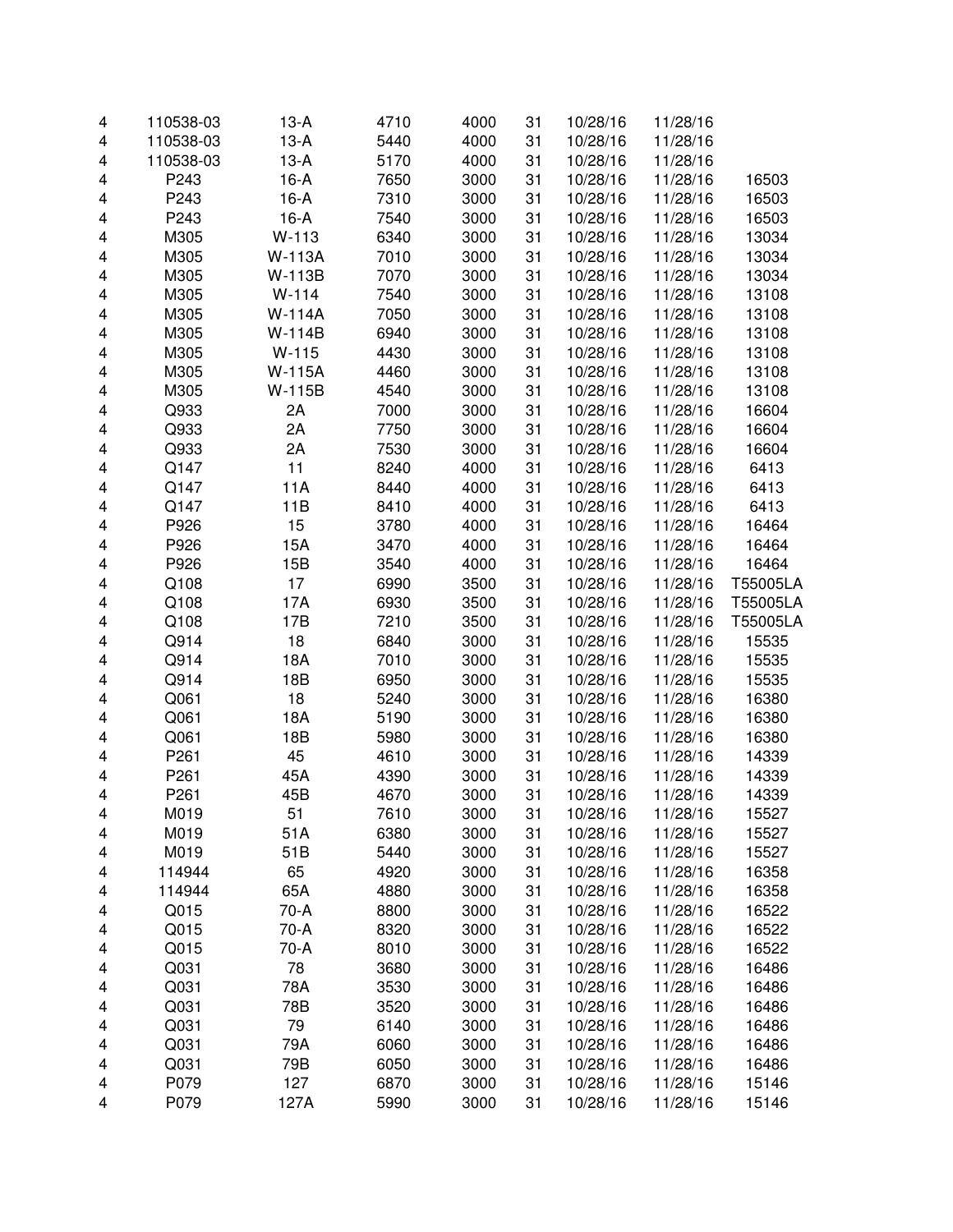| 4 | P079   | 127B                    | 6180 | 3000 | 31 | 10/28/16 | 11/28/16             | 15146  |
|---|--------|-------------------------|------|------|----|----------|----------------------|--------|
| 4 | N307   | 153                     | 5330 | 3000 | 31 | 10/28/16 | 11/28/16             | 8111   |
| 4 | N307   | 153A                    | 5860 | 3000 | 31 | 10/28/16 | 11/28/16             | 8111   |
| 4 | N307   | 153B                    | 5420 | 3000 | 31 | 10/28/16 | 11/28/16             | 8111   |
| 4 | J363   | 200                     | 4840 | 3000 | 31 | 10/28/16 | 11/28/16             | 11027  |
| 4 | J363   | 200A                    | 5050 | 3000 | 31 | 10/28/16 | 11/28/16             | 11027  |
| 4 | J363   | 200A                    | 4790 | 3000 | 31 | 10/28/16 | 11/28/16             | 11027  |
| 4 | P230   | 278                     | 4840 | 3000 | 31 | 10/28/16 | 11/28/16             | 16115  |
| 4 | P230   | 278A                    | 4800 | 3000 | 31 | 10/28/16 | 11/28/16             | 16115  |
| 4 | P230   | 278B                    | 4600 | 3000 | 31 | 10/28/16 | 11/28/16             | 16115  |
| 4 | P230   | 279                     | 5620 | 3000 | 31 | 10/28/16 | 11/28/16             | 16115  |
| 4 | P230   | 279A                    | 5460 | 3000 | 31 | 10/28/16 | 11/28/16             | 16115  |
| 4 | P230   | 279B                    | 5840 | 3000 | 31 | 10/28/16 | 11/28/16             | 16115  |
| 4 | M305   | DR-336                  | 5610 | 3000 | 31 | 10/28/16 | 11/28/16             | 13108A |
| 4 | M305   | DR-336A                 | 5200 | 3000 | 31 | 10/28/16 | 11/28/16             | 13108A |
| 4 | M305   | <b>DR-336B</b>          | 5370 | 3000 | 31 | 10/28/16 | 11/28/16             | 13108A |
| 4 | M950   | 401                     | 6550 | 3000 | 31 | 10/28/16 | 11/28/16             | 15520  |
| 4 | M950   | 401A                    | 7000 | 3000 | 31 | 10/28/16 | 11/28/16             | 15520  |
| 4 | M950   | 401B                    | 7300 | 3000 | 31 | 10/28/16 | 11/28/16             | 15520  |
| 4 | M950   | 402                     | 6300 | 3000 | 31 | 10/28/16 | 11/28/16             | 15498  |
| 4 | M950   | 402A                    | 5910 | 3000 | 31 | 10/28/16 | 11/28/16             | 15498  |
| 4 | M950   | 402B                    | 5830 | 3000 | 31 | 10/28/16 | 11/28/16             | 15498  |
| 4 | Q230   | $\overline{\mathbf{c}}$ | 5260 | 3000 | 28 | 10/31/16 | 11/28/16             | 16120  |
| 4 | Q230   | 2A                      | 5580 | 3000 | 28 | 10/31/16 | 11/28/16             | 16120  |
| 4 | Q230   | 2B                      | 4890 | 3000 | 28 | 10/31/16 | 11/28/16             | 16120  |
| 4 | P114   | 6                       | 6000 | 3000 | 30 | 10/29/16 | 11/28/16             | 19298  |
| 4 | P114   | 6A                      | 5680 | 3000 | 30 | 10/29/16 | 11/28/16             | 19298  |
| 4 | P114   | 6B                      | 6240 | 3000 | 30 | 10/29/16 | 11/28/16             | 19298  |
| 4 | P114   | 6C                      | 5580 | 3000 | 30 | 10/29/16 | 11/28/16             | 16385  |
| 4 | P114   | 6D                      | 4870 | 3000 | 30 | 10/29/16 | 11/28/16             | 16385  |
| 4 | P114   | 6E                      | 5210 | 3000 | 30 | 10/29/16 | 11/28/16             | 16385  |
| 4 | P243   | 17A                     | 8480 | 3000 | 28 | 10/31/16 | 11/28/16             | 16503  |
| 4 | P243   | 17A                     | 9570 | 3000 | 28 | 10/31/16 | 11/28/16             | 16503  |
| 4 | P243   | 17A                     | 8930 | 3000 | 28 | 10/31/16 | 11/28/16             | 16503  |
| 4 | Q107   | 18                      | 7130 | 3500 | 30 | 10/29/16 | 11/28/16             | 14333  |
| 4 | Q107   | 18A                     | 6420 |      | 30 | 10/29/16 | 11/28/16             | 14333  |
|   |        |                         |      | 3500 |    |          |                      |        |
| 4 | Q107   | 18B                     | 7150 | 3500 | 30 | 10/29/16 | 11/28/16             | 14333  |
| 4 | P166   | 19                      | 5240 | 3000 | 28 | 10/31/16 | 11/28/16<br>11/28/16 | 16192  |
| 4 | P166   | 19A                     | 5330 | 3000 | 28 | 10/31/16 |                      | 16192  |
| 4 | P166   | 19B                     | 5100 | 3000 | 28 | 10/31/16 | 11/28/16             | 16192  |
| 4 | P311   | 22                      | 6210 | 4000 | 30 | 10/27/16 | 11/28/16             |        |
| 4 | P311   | 22A                     | 6610 | 4000 | 30 | 10/27/16 | 11/28/16             |        |
| 4 | P311   | 22B                     | 6280 | 4000 | 30 | 10/27/16 | 11/28/16             |        |
| 4 | P033   | 28A                     | 4580 | 3000 | 28 | 10/31/16 | 11/28/16             | 15299  |
| 4 | P033   | 28A                     | 5040 | 3000 | 28 | 10/31/16 | 11/28/16             | 15299  |
| 4 | P033   | 28A                     | 4540 | 3000 | 28 | 10/31/16 | 11/28/16             | 15299  |
| 4 | N282   | 34A                     | 5410 | 4000 | 28 | 10/31/16 | 11/28/16             | 16161  |
| 4 | N282   | 34A                     | 5540 | 4000 | 28 | 10/31/16 | 11/28/16             | 16161  |
| 4 | N282   | 34A                     | 5990 | 4000 | 28 | 10/31/16 | 11/28/16             | 16161  |
| 4 | 114944 | 66                      | 7800 | 3000 | 28 | 10/31/16 | 11/28/16             | 16358  |
| 4 | 114944 | 66A                     | 7470 | 3000 | 28 | 10/31/16 | 11/28/16             | 16358  |
| 4 | P105   | 77                      | 4180 | 3000 | 28 | 10/31/16 | 11/28/16             | 15007  |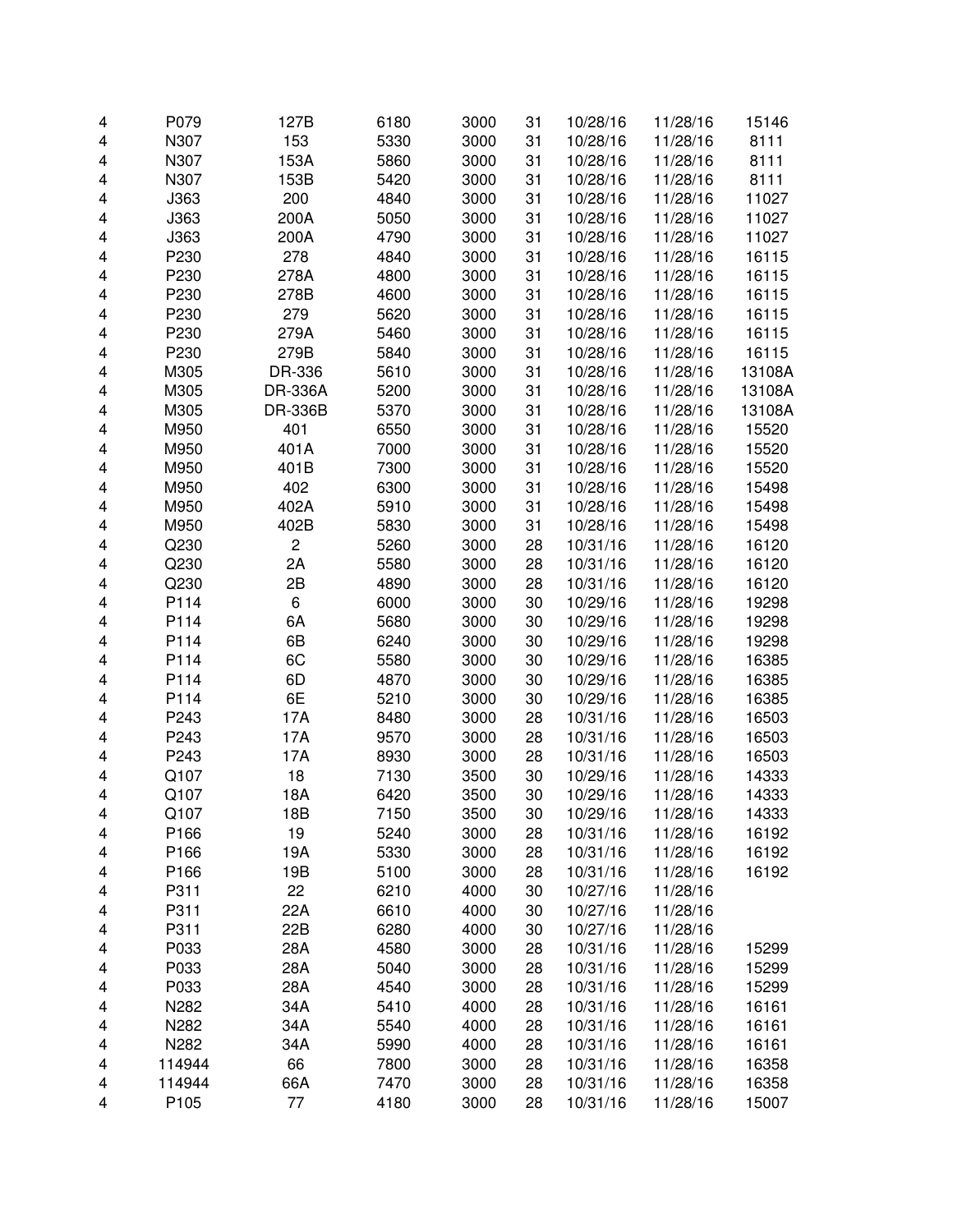| 4 | P105 | 77A           | 4660 | 3000 | 28 | 10/31/16 | 11/28/16 | 15007  |
|---|------|---------------|------|------|----|----------|----------|--------|
| 4 | P105 | 77B           | 4860 | 3000 | 28 | 10/31/16 | 11/28/16 | 15007  |
| 4 | P247 | 88            | 6350 | 3000 | 28 | 10/31/16 | 11/28/16 | 16130  |
| 4 | P247 | 88A           | 5840 | 3000 | 28 | 10/31/16 | 11/28/16 | 16130  |
| 4 | P247 | 88B           | 5890 | 3000 | 28 | 10/31/16 | 11/28/16 | 16130  |
| 4 | J363 | 201A          | 4580 | 3000 | 28 | 10/31/16 | 11/28/16 | 15067  |
| 4 | J363 | 201A          | 4510 | 3000 | 28 | 10/31/16 | 11/28/16 | 15067  |
| 4 | J363 | 201A          | 4610 | 3000 | 28 | 10/31/16 | 11/28/16 | 15067  |
| 4 | P230 | 281           | 6250 | 3000 | 28 | 10/31/16 | 11/28/16 | 16115  |
| 4 | P230 | 281A          | 6140 | 3000 | 28 | 10/31/16 | 11/28/16 | 16115  |
| 4 | P230 | 281B          | 6070 | 3000 | 28 | 10/31/16 | 11/28/16 | 16115  |
| 4 | N198 | 309           | 4330 | 3000 | 28 | 10/31/16 | 11/28/16 | 13034  |
| 4 | N198 | 309A          | 3940 | 3000 | 28 | 10/31/16 | 11/28/16 | 13034  |
| 4 | N198 | 309B          | 4100 | 3000 | 28 | 10/31/16 | 11/28/16 | 13034  |
| 4 | M305 | $F-325$       | 6250 | 3000 | 28 | 10/31/16 | 11/28/16 | 13108  |
| 4 | M305 | F-325A        | 6630 | 3000 | 28 | 10/31/16 | 11/28/16 | 13108  |
| 4 | M305 | F-325B        | 7090 | 3000 | 28 | 10/31/16 | 11/28/16 | 13108  |
| 4 | Q230 | 1             | 6470 | 3000 | 29 | 10/29/16 | 11/29/16 | 16121  |
| 4 | Q230 | 1A            | 5890 | 3000 | 29 | 10/29/16 | 11/29/16 | 16121  |
| 4 | Q230 | 1B            | 6000 | 3000 | 29 | 10/29/16 | 11/29/16 | 16121  |
| 4 | Q059 | 15            | 6830 | 3000 | 29 | 10/29/16 | 11/29/16 | 13108  |
| 4 | Q059 | 15A           | 6940 | 3000 | 29 | 10/29/16 | 11/29/16 | 13108  |
| 4 | Q059 | 15B           | 6760 | 3000 | 29 | 10/29/16 | 11/29/16 | 13108  |
| 4 | M305 | $W-116$       | 7050 | 3000 | 29 | 10/29/16 | 11/29/16 | 113034 |
| 4 | M305 | <b>W-116A</b> | 7130 | 3000 | 29 | 10/29/16 | 11/29/16 | 113034 |
| 4 | M305 | W-116B        | 7870 | 3000 | 29 | 10/29/16 | 11/29/16 | 113034 |
| 4 | M305 | $W-117$       | 7950 | 3000 | 29 | 10/29/16 | 11/29/16 | 13034  |
| 4 | M305 | <b>W-117A</b> | 8620 | 3000 | 29 | 10/29/16 | 11/29/16 | 13034  |
| 4 | M305 | W-117B        | 7490 | 3000 | 29 | 10/29/16 | 11/29/16 | 13034  |
| 4 | Q933 | $3-A$         | 8790 | 3000 | 29 | 10/29/16 | 11/29/16 | 16604  |
| 4 | Q933 | $3-A$         | 9070 | 3000 | 29 | 10/29/16 | 11/29/16 | 16604  |
| 4 | Q933 | $3-A$         | 8610 | 3000 | 29 | 10/29/16 | 11/29/16 | 16604  |
| 4 | Q933 | $4-A$         | 6460 | 3000 | 29 | 10/29/16 | 11/29/16 | 16604  |
| 4 | Q933 | $4-A$         | 6640 | 3000 | 29 | 10/29/16 | 11/29/16 | 16604  |
| 4 | Q933 | $4-A$         | 6610 | 3000 | 29 | 10/29/16 | 11/29/16 | 16604  |
| 4 | Q161 | $6-A$         | 5240 | 3000 | 29 | 10/29/16 | 11/29/16 | 16452  |
| 4 | Q161 | 6-A           | 5330 | 3000 | 29 | 10/29/16 | 11/29/16 | 16452  |
| 4 | Q161 | $6-A$         | 5310 | 3000 | 29 | 10/29/16 | 11/29/16 | 16452  |
| 4 | N343 | 101A          | 6340 | 4000 | 29 | 10/29/16 | 11/29/16 | 16445  |
| 4 | N343 | 101A          | 6310 | 4000 | 29 | 10/29/16 | 11/29/16 | 16445  |
| 4 | N343 | 101A          | 6180 | 4000 | 29 | 10/29/16 | 11/29/16 | 16445  |
| 4 | N343 | 102A          | 4720 | 4000 | 29 | 10/29/16 | 11/29/16 | 16465  |
| 4 | N343 | 102A          | 4500 | 4000 | 29 | 10/29/16 | 11/29/16 | 16465  |
| 4 | N343 | 102A          | 4490 | 4000 | 29 | 10/29/16 | 11/29/16 | 16465  |
| 4 | N343 | 103A          | 4060 | 4000 | 29 | 10/29/16 | 11/29/16 | 16465  |
| 4 | N343 | 103A          | 4160 | 4000 | 29 | 10/29/16 | 11/29/16 | 16465  |
| 4 | N343 | 103A          | 4250 | 4000 | 29 | 10/29/16 | 11/29/16 | 16465  |
| 4 | N343 | 104A          | 5940 | 4000 | 31 | 10/29/16 | 11/29/16 | 16465  |
| 4 | N343 | 104A          | 6260 | 4000 | 31 | 10/29/16 | 11/29/16 | 16465  |
| 4 | N343 | 104A          | 6110 | 4000 | 31 | 10/29/16 | 11/29/16 | 16465  |
| 4 | N343 | 105A          | 6240 | 4000 | 31 | 10/29/16 | 11/29/16 | 16465  |
| 4 | N343 | 105A          | 5700 | 4000 | 31 | 10/29/16 | 11/29/16 | 16465  |
|   |      |               |      |      |    |          |          |        |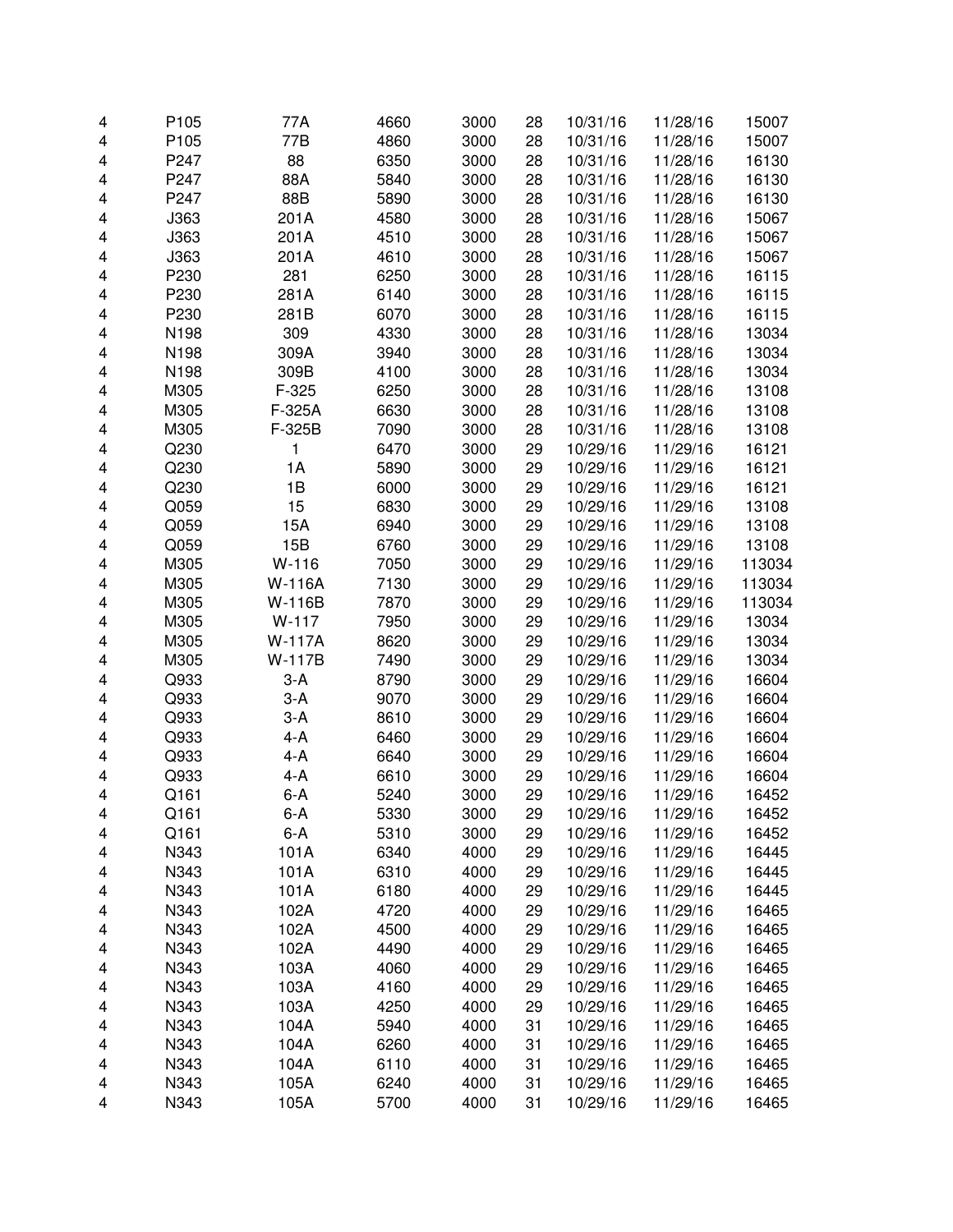| 4 | N343             | 105A           | 6030 | 4000 | 31             | 10/29/16 | 11/29/16 | 16465  |
|---|------------------|----------------|------|------|----------------|----------|----------|--------|
| 4 | N343             | 106A           | 5710 | 4000 | 31             | 10/29/16 | 11/29/16 | 16465  |
| 4 | N343             | 106A           | 5930 | 4000 | 31             | 10/29/16 | 11/29/16 | 16465  |
| 4 | N343             | 106A           | 5730 | 4000 | 31             | 10/29/16 | 11/29/16 | 16465  |
| 4 | N343             | 107A           | 5690 | 4000 | 31             | 10/29/16 | 11/29/16 | 16465  |
| 4 | N343             | 107A           | 5160 | 4000 | 31             | 10/29/16 | 11/29/16 | 16465  |
| 4 | N343             | 107A           | 5650 | 4000 | 31             | 10/29/16 | 11/29/16 | 16465  |
| 4 | N343             | 108A           | 4680 | 4000 | 31             | 10/29/16 | 11/29/16 | 16465  |
| 4 | N343             | 108A           | 5280 | 4000 | 31             | 10/29/16 | 11/29/16 | 16465  |
| 4 | N343             | 108A           | 5060 | 4000 | 31             | 10/29/16 | 11/29/16 | 16465  |
| 4 | N343             | 109A           | 5580 | 4000 | 31             | 10/29/16 | 11/29/16 | 16465  |
| 4 | N343             | 109A           | 5290 | 4000 | 31             | 10/29/16 | 11/29/16 | 16465  |
| 4 | N343             | 109A           | 5350 | 4000 | 31             | 10/29/16 | 11/29/16 | 16465  |
| 4 | 116765           | 17             | 5700 | 3000 | 31             | 10/29/16 | 11/29/16 | 16499  |
| 4 | 116765           | 17A            | 5560 | 3000 | 31             | 10/29/16 | 11/29/16 | 16499  |
| 4 | 116765           | 17A            | 6090 | 3000 | 31             | 10/29/16 | 11/29/16 | 16499  |
| 4 | Q181             | 22             | 5610 | 3000 | 31             | 10/28/16 | 11/29/16 | 15587  |
| 4 | Q181             | 22A            | 5650 | 3000 | 31             | 10/28/16 | 11/29/16 | 15587  |
| 4 | Q181             | 22B            | 5040 | 3000 | 31             | 10/28/16 | 11/29/16 | 15587  |
| 4 | Q228             | 1              | 7360 | 3000 | 29             | 10/28/16 | 11/29/16 | 16380  |
| 4 | Q228             | 1A             | 6920 | 3000 | 29             | 10/28/16 | 11/29/16 | 16380  |
| 4 | Q228             | 1B             | 6550 | 3000 | 29             | 10/28/16 | 11/29/16 | 16380  |
| 4 | Q015             | 71             | 8010 | 3000 | 29             | 10/28/16 | 11/29/16 | 16522  |
| 4 | Q015             | 71A            | 8340 | 3000 | 29             | 10/28/16 | 11/29/16 | 16522  |
| 4 | Q015             | 71A            | 8030 | 3000 | 29             | 10/28/16 | 11/29/16 | 16522  |
| 4 | Q015             | 72-A           | 7360 | 3000 | 29             | 10/28/16 | 11/29/16 | 16522  |
| 4 | Q015             | 72-A           | 7830 | 3000 | 29             | 10/28/16 | 11/29/16 | 16522  |
| 4 | Q015             | 72-A           | 7030 | 3000 | 29             | 10/28/16 | 11/29/16 | 16522  |
| 4 | Q015             | 73-A           | 7280 | 3000 | 29             | 10/28/16 | 11/29/16 | 16522  |
| 4 | Q015             | 73-A           | 7030 | 3000 | 29             | 10/28/16 | 11/29/16 | 16522  |
| 4 | Q015             | 73-A           | 8510 | 3000 | 29             | 10/28/16 | 11/29/16 | 16522  |
| 4 | P927             | 116            | 4640 | 3000 | 29             | 10/28/16 | 11/29/16 | 15600  |
| 4 | P927             | 116A           | 4650 | 3000 | 29             | 10/28/16 | 11/29/16 | 15600  |
| 4 | P927             | 116AA          | 4490 | 3000 | 29             | 10/28/16 | 11/29/16 | 15600  |
| 4 | P201             | 116-A          | 4590 | 3000 | 29             | 10/28/16 | 11/29/16 | 16572  |
| 4 | P201             | 116-A          | 4610 | 3000 | 29             | 10/28/16 | 11/29/16 | 16572  |
| 4 | P <sub>201</sub> | 116-A          | 4420 | 3000 | 29             | 10/28/16 | 11/29/16 | 16572  |
| 4 | N198             | 308            | 6420 | 3000 | 29             | 10/29/16 | 11/29/16 | 14296  |
| 4 | N198             | 308A           | 6630 | 3000 | 29             | 10/29/16 | 11/29/16 | 14296  |
| 4 | N198             | 308B           | 6220 | 3000 | 29             | 10/29/16 | 11/29/16 | 14296  |
| 4 | M305             | F-324          | 5330 | 3000 | 29             | 10/29/16 | 11/29/16 | 13108  |
| 4 | M305             | F-324A         | 4560 | 3000 | 29             | 10/29/16 | 11/29/16 | 13108  |
| 4 | M305             | F-324B         | 5210 | 3000 | 29             | 10/29/16 | 11/29/16 | 13108  |
| 4 | M305             | DR-337         | 5750 | 3000 | 29             | 10/29/16 | 11/29/16 | 13108A |
| 4 | M305             | <b>DR-337A</b> | 6880 | 3000 | 29             | 10/29/16 | 11/29/16 | 13108A |
| 4 | M305             | <b>DR-337B</b> | 6230 | 3000 | 29             | 10/29/16 | 11/29/16 | 13108A |
| 4 | N228             | $90 - B$       | 5010 | 3000 | $\overline{7}$ | 11/21/16 | 11/29/16 | 16128  |
| 4 | N228             | $91 - B$       | 5780 | 3000 | $\overline{7}$ | 11/21/16 | 11/29/16 | 16128  |
| 4 | N228             | 92-B           | 4310 | 3000 | $\overline{7}$ | 11/21/16 | 11/29/16 | 16128  |
| 4 | Q102             | 8              | 6060 | 3500 | 28             | 11/1/16  | 11/29/16 | 16529  |
| 4 | Q102             | 8A             | 5620 | 3500 | 28             | 11/1/16  | 11/29/16 | 16529  |
| 4 | Q102             | 8B             | 6040 | 3500 | 28             | 11/1/16  | 11/29/16 | 16529  |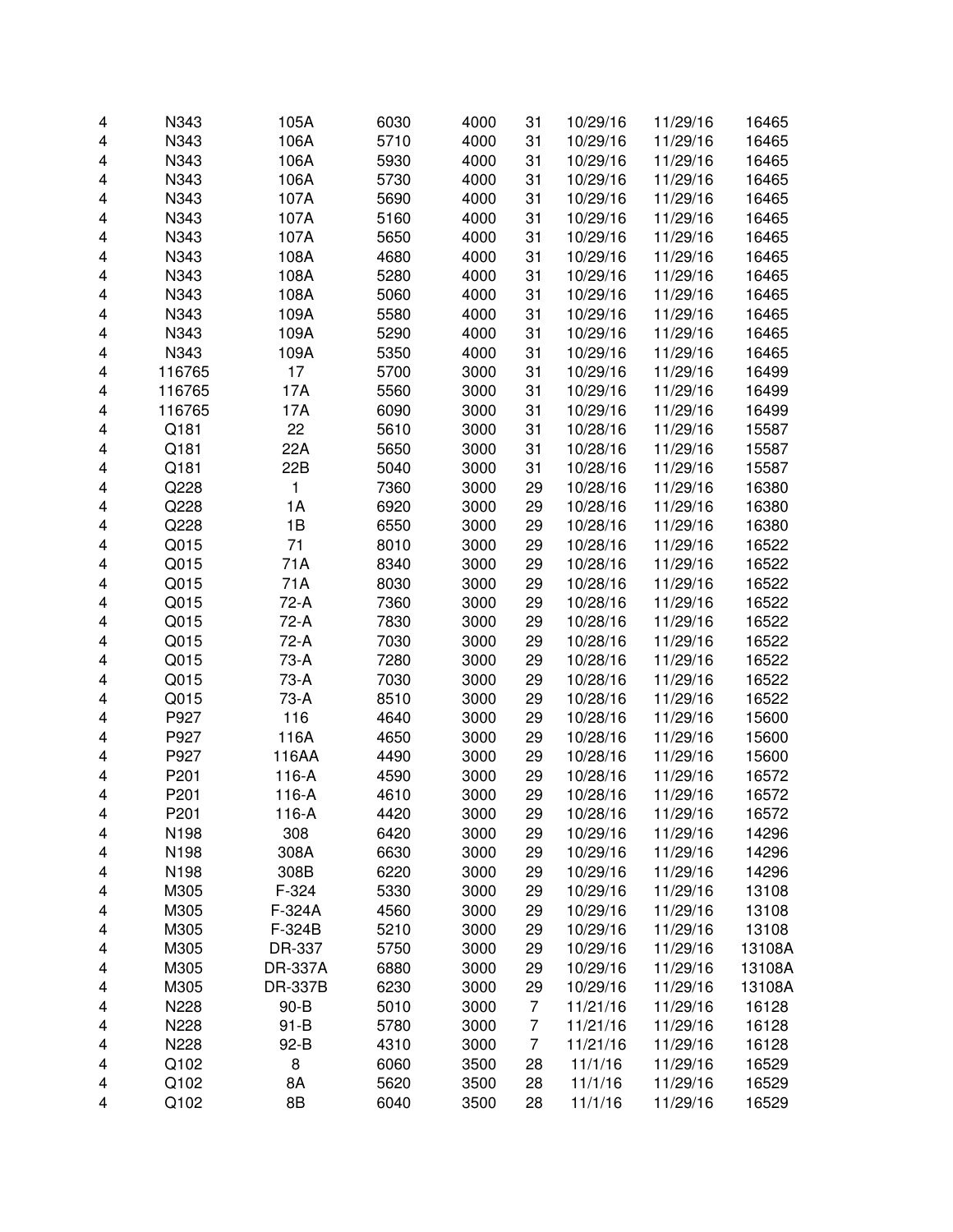| 4 | Q102      | $8-E$   | 6120 | 3500 | 28 | 11/1/16 | 11/29/16 | 16529    |
|---|-----------|---------|------|------|----|---------|----------|----------|
| 4 | Q102      | $8-F$   | 6310 | 3500 | 28 | 11/1/16 | 11/29/16 | 16529    |
| 4 | Q102      | $8-G$   | 6440 | 3500 | 28 | 11/1/16 | 11/29/16 | 16529    |
| 4 | Q102      | $8 - J$ | 5920 | 3500 | 28 | 11/1/16 | 11/29/16 | 16529    |
| 4 | Q102      | $8-K$   | 5890 | 3500 | 28 | 11/1/16 | 11/29/16 | 16529    |
| 4 | Q102      | $8-L$   | 5870 | 3500 | 28 | 11/1/16 | 11/29/16 | 16529    |
| 4 | Q102      | $8-o$   | 4880 | 3500 | 28 | 11/1/16 | 11/29/16 | 16529    |
| 4 | Q102      | $8-P$   | 5110 | 3500 | 28 | 11/1/16 | 11/29/16 | 16529    |
| 4 | Q102      | $8-Q$   | 4810 | 3500 | 28 | 11/1/16 | 11/29/16 | 16529    |
| 4 | M305      | $M-15$  | 6270 | 3500 | 28 | 11/1/16 | 11/29/16 | 13108    |
| 4 | M305      | M-15A   | 6860 | 3500 | 28 | 11/1/16 | 11/29/16 | 13108    |
| 4 | M305      | $M-15B$ | 6560 | 3500 | 28 | 11/1/16 | 11/29/16 | 13108    |
| 4 | Q108      | 18      | 7010 | 3500 | 28 | 11/1/16 | 11/29/16 | T55005LA |
| 4 | Q108      | 18A     | 7450 | 3500 | 28 | 11/1/16 | 11/29/16 | T55005LA |
| 4 | Q108      | 18B     | 7380 | 3500 | 28 | 11/1/16 | 11/29/16 | T55005LA |
| 4 | 110692.01 | 41      | 4970 | 4000 | 28 | 11/1/16 | 11/29/16 | 15311    |
| 4 | 110692.01 | 41A     | 4630 | 4000 | 28 | 11/1/16 | 11/29/16 | 15311    |
| 4 | 110692.01 | 41A     | 4600 | 4000 | 28 | 11/1/16 | 11/29/16 | 15311    |
| 4 | P287      | $53-A$  | 5660 | 3000 | 28 | 11/1/16 | 11/29/16 | 16155    |
| 4 | P287      | $53-A$  | 5650 | 3000 | 28 | 11/1/16 | 11/29/16 | 16155    |
| 4 | P287      | $53-A$  | 5220 | 3000 | 28 | 11/1/16 | 11/29/16 | 16155    |
| 4 | P201      | $115-A$ | 5880 | 3000 | 28 | 11/1/16 | 11/29/16 | 16572    |
| 4 | P201      | $115-A$ | 6450 | 3000 | 28 | 11/1/16 | 11/29/16 | 16572    |
| 4 | P201      | $115-A$ | 5630 | 3000 | 28 | 11/1/16 | 11/29/16 | 16572    |
| 4 | P201      | $117-A$ | 4470 | 3000 | 28 | 11/1/16 | 11/29/16 | 16572    |
| 4 | P201      | $117-A$ | 4720 | 3000 | 28 | 11/1/16 | 11/29/16 | 16572    |
| 4 | P201      | $117-A$ | 4520 | 3000 | 28 | 11/1/16 | 11/29/16 | 16572    |
| 4 | M305      | 118     | 6810 | 3000 | 28 | 11/1/16 | 11/29/16 | 13034    |
| 4 | M305      | 118A    | 6720 | 3000 | 28 | 11/1/16 | 11/29/16 | 13034    |
| 4 | M305      | 118B    | 6850 | 3000 | 28 | 11/1/16 | 11/29/16 | 13034    |
| 4 | Q043      | 3       | 5680 | 3000 | 28 | 11/1/16 | 11/29/16 | 16490    |
| 4 | Q043      | ЗA      | 4970 | 3000 | 28 | 11/1/16 | 11/29/16 | 16490    |
| 4 | Q043      | 3B      | 5530 | 3000 | 28 | 11/1/16 | 11/29/16 | 16490    |
| 4 | Q043      | $3-AR$  | 5050 | 3000 | 28 | 11/1/16 | 11/29/16 | 16490    |
| 4 | Q043      | $3-AR1$ | 4680 | 3000 | 28 | 11/1/16 | 11/29/16 | 16490    |
| 4 | Q043      | $3-AR2$ | 5090 | 3000 | 28 | 11/1/16 | 11/29/16 | 16490    |
| 4 | P074      | 10      | 4710 | 3500 | 28 | 11/1/16 | 11/29/16 | 16196    |
| 4 | P074      | 10A     | 4870 | 3500 | 28 | 11/1/16 | 11/29/16 | 16196    |
| 4 | P074      | 10B     | 4870 | 3500 | 28 | 11/1/16 | 11/29/16 | 16196    |
| 4 | Q030      | $12-A$  | 3400 | 3000 | 28 | 11/1/16 | 11/29/16 | 16475    |
| 4 | Q030      | $12-A$  | 3260 | 3000 | 28 | 11/1/16 | 11/29/16 | 16475    |
| 4 | Q030      | $12-A$  | 3420 | 3000 | 28 | 11/1/16 | 11/29/16 | 16475    |
| 4 | Q029      | $13-A$  | 5740 | 3000 | 28 | 11/1/16 | 11/29/16 | 16452    |
| 4 | Q029      | $13-A$  | 5330 | 3000 | 28 | 11/1/16 | 11/29/16 | 16452    |
| 4 | Q029      | $13-A$  | 5450 | 3000 | 28 | 11/1/16 | 11/29/16 | 16452    |
| 4 | 110538.03 | $14-A$  | 6110 | 4000 | 28 | 11/1/16 | 11/29/16 |          |
| 4 | 110538.03 | $14-A$  | 5890 | 4000 | 28 | 11/1/16 | 11/29/16 |          |
| 4 | 110538.03 | $14-A$  | 6460 | 4000 | 28 | 11/1/16 | 11/29/16 |          |
| 4 | P243      | $18-A$  | 8800 | 3000 | 28 | 11/1/16 | 11/29/16 | 16503    |
| 4 | P243      | $18-A$  | 8800 | 3000 | 28 | 11/1/16 | 11/29/16 | 16503    |
| 4 | P243      | $18-A$  | 8670 | 3000 | 28 | 11/1/16 | 11/29/16 | 16503    |
| 4 | M089      | $27-A$  | 5370 | 3000 | 28 | 11/1/16 | 11/29/16 | 15064    |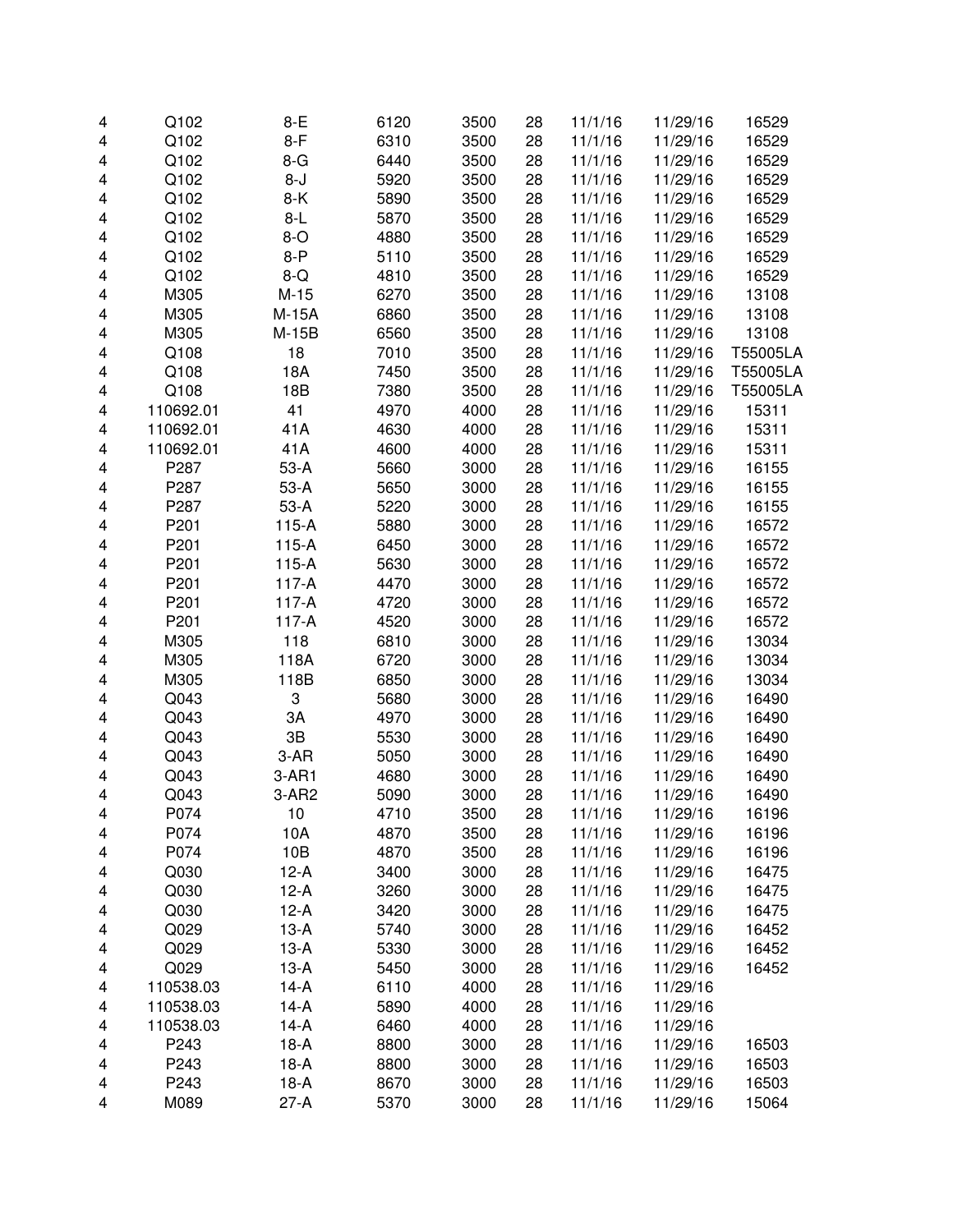|   | M089             | $27-A$        | 5100 | 3000 |    |          |          | 15064  |
|---|------------------|---------------|------|------|----|----------|----------|--------|
| 4 |                  |               |      |      | 28 | 11/1/16  | 11/29/16 |        |
| 4 | M089             | $27-A$        | 5300 | 3000 | 28 | 11/1/16  | 11/29/16 | 15064  |
| 4 | p287             | 25]-A         | 5020 | 3000 | 28 | 11/1/16  | 11/29/16 | 16155  |
| 4 | p287             | $52-A$        | 4710 | 3000 | 28 | 11/1/16  | 11/29/16 | 16155  |
| 4 | p287             | $52-A$        | 4780 | 3000 | 28 | 11/1/16  | 11/29/16 | 16155  |
| 4 | Q019             | 52            | 5430 | 3000 | 28 | 11/1/16  | 11/29/16 | 15527  |
| 4 | Q019             | 52A           | 6010 | 3000 | 28 | 11/1/16  | 11/29/16 | 15527  |
| 4 | Q019             | 52B           | 5680 | 3000 | 28 | 11/1/16  | 11/29/16 | 15527  |
| 4 | Q019             | 53            | 4860 | 3000 | 28 | 11/1/16  | 11/29/16 | 15527  |
| 4 | Q019             | 53A           | 5390 | 3000 | 28 | 11/1/16  | 11/29/16 | 15527  |
| 4 | Q019             | 53B           | 6100 | 3000 | 28 | 11/1/16  | 11/29/16 | 15527  |
| 4 | 114944           | 67            | 6420 | 3000 | 28 | 11/1/16  | 11/29/16 | 16358  |
| 4 | 114944           | 67A           | 6750 | 3000 | 28 | 11/1/16  | 11/29/16 | 16358  |
| 4 | Q015             | 74-A          | 7250 | 3000 | 28 | 11/1/16  | 11/29/16 | 16522  |
| 4 | Q015             | 74-A          | 7210 | 3000 | 28 | 11/1/16  | 11/29/16 | 16522  |
| 4 | Q015             | 74-A          | 7120 | 3000 | 28 | 11/1/16  | 11/29/16 | 16522  |
| 4 | N198             | 310           | 6610 | 3000 | 28 | 11/1/16  | 11/30/16 | 13034  |
| 4 | N198             | 310A          | 6730 | 3000 | 28 | 11/1/16  | 11/30/16 | 13034  |
| 4 | N198             | 310B          | 6900 | 3000 | 28 | 11/1/16  | 11/30/16 | 13034  |
| 4 | M305             | DR339         | 4210 | 4000 | 28 | 11/1/16  | 11/30/16 | 11453  |
| 4 | M305             | <b>DR339A</b> | 5430 | 4000 | 28 | 11/1/16  | 11/30/16 | 11453  |
| 4 | M305             | <b>DR339B</b> | 4790 | 4000 | 28 | 11/1/16  | 11/30/16 | 11453  |
| 4 | P230             | 282           | 4140 | 3000 | 28 | 11/1/16  | 11/30/16 | 16115  |
| 4 | P230             | 282A          | 4000 | 3000 | 28 | 11/1/16  | 11/30/16 | 16115  |
| 4 | P230             | 282B          | 3990 | 3000 | 28 | 11/1/16  | 11/30/16 | 16115  |
| 4 | M950             | 403           | 5690 | 3000 | 28 | 11/1/16  | 11/30/16 | 15521  |
| 4 | M950             | 403A          | 6160 | 3000 | 28 | 11/1/16  | 11/30/16 | 15521  |
| 4 | M950             | 403B          | 5760 | 3000 | 28 | 11/1/16  | 11/30/16 | 15521  |
| 4 | M305             | <b>DR338</b>  | 7040 | 3000 | 28 | 11/1/16  | 11/30/16 | 13108A |
| 4 | M305             | <b>DR338A</b> | 6670 | 3000 | 28 | 11/1/16  | 11/30/16 | 13108A |
| 4 | M305             | <b>DR338B</b> | 7080 | 3000 | 28 | 11/1/16  | 11/30/16 | 13108A |
| 4 | M305             | <b>DR338E</b> | 5850 | 3000 | 28 | 11/1/16  | 11/30/16 | 13108A |
| 4 | M305             | <b>DR338F</b> | 6200 | 3000 | 28 | 11/1/16  | 11/30/16 | 13108A |
| 4 | M305             | <b>DR338G</b> | 5830 | 3000 | 28 | 11/1/16  | 11/30/16 | 13108A |
| 4 | P079             | 128           | 5940 | 3000 | 28 | 11/1/16  | 11/30/16 | 15146  |
| 4 | P079             | 128A          | 6460 | 3000 | 28 | 11/1/16  | 11/30/16 | 15146  |
| 4 | P079             | 128B          | 5970 | 3000 | 28 | 11/1/16  | 11/30/16 | 15146  |
| 4 | P922             | 25C           | 6110 | 4000 | 14 | 11/1/16  | 11/30/16 | 16618  |
| 4 | P922             | 26C           | 6350 | 4000 | 14 | 11/16/16 | 11/30/16 | 16618  |
| 4 | P922             | 27C           | 6060 | 4000 | 14 | 11/16/16 | 11/30/16 | 16618  |
| 4 | P922             | 28C           | 6760 | 4000 | 14 | 11/16/16 | 11/30/16 | 16618  |
| 4 | P922             | 29C           | 7020 | 4000 | 14 | 11/16/16 | 11/30/16 | 16618  |
| 4 | P922             | 30C           | 7170 | 4000 | 14 | 11/16/16 | 11/30/16 | 16618  |
| 4 | P261             | 46            | 4730 | 3000 | 28 | 11/2/16  | 11/30/16 | 14339  |
| 4 | P261             | 46A           | 5060 | 3000 | 28 | 11/2/16  | 11/30/16 | 14339  |
| 4 | P <sub>261</sub> | 46B           | 4980 | 3000 | 28 | 11/2/16  | 11/30/16 | 14339  |
| 4 | M019             | 54            | 6060 | 3000 | 28 | 11/2/16  | 11/30/16 | 15527  |
| 4 | M019             | 54A           | 6350 | 3000 | 28 | 11/2/16  | 11/30/16 | 15527  |
| 4 | M019             | 54B           | 6250 | 3000 | 28 | 11/2/16  | 11/30/16 | 15527  |
| 4 | M019             | 56            | 5780 | 3000 | 28 | 11/2/16  | 11/30/16 | 15527  |
| 4 | M019             | 56A           | 5900 | 3000 | 28 | 11/2/16  | 11/30/16 | 15527  |
| 4 | M019             | 56 B          | 5880 | 3000 | 28 | 11/2/16  | 11/30/16 | 15527  |
|   |                  |               |      |      |    |          |          |        |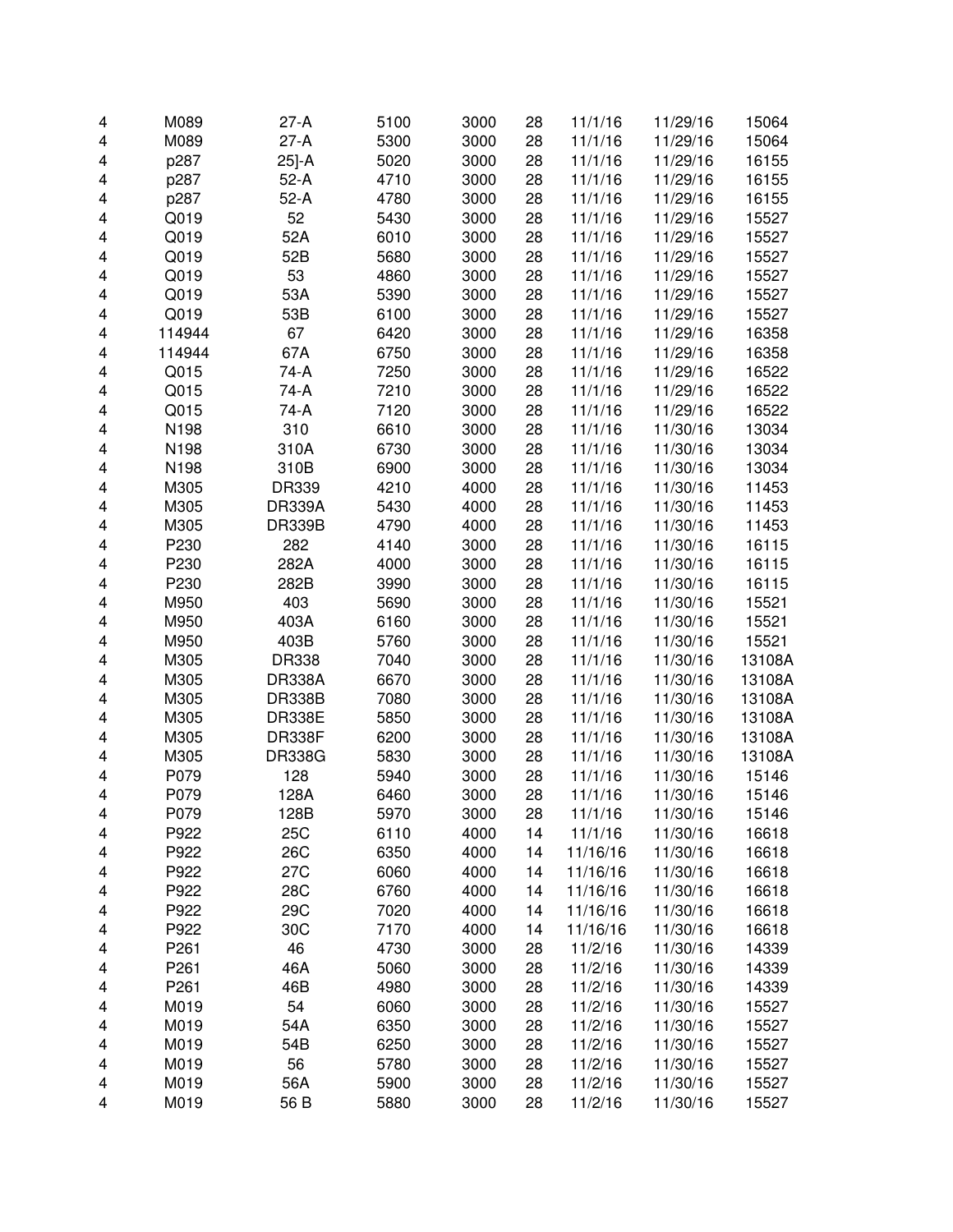| 4 | M019            | 55                      | 5350 | 3000 | 28 | 11/2/16 | 11/30/16 | 15527 |
|---|-----------------|-------------------------|------|------|----|---------|----------|-------|
| 4 | M019            | 55A                     | 4990 | 3000 | 28 | 11/2/16 | 11/30/16 | 15527 |
| 4 | M019            | 55B                     | 5770 | 3000 | 28 | 11/2/16 | 11/30/16 | 15527 |
| 4 | M950            | 404                     | 5730 | 3000 | 28 | 11/2/16 | 11/30/16 | 15521 |
| 4 | M950            | 404A                    | 6260 | 3000 | 28 | 11/2/16 | 11/30/16 | 15521 |
| 4 | M950            | 404B                    | 5600 | 3000 | 28 | 11/2/16 | 11/30/16 | 15521 |
| 4 | M950            | 405                     | 5800 | 3000 | 28 | 11/2/16 | 11/30/16 | 15521 |
| 4 | M950            | 405A                    | 5840 | 3000 | 28 | 11/2/16 | 11/30/16 | 15521 |
| 4 | M950            | 405B                    | 5940 | 3000 | 28 | 11/2/16 | 11/30/16 | 15521 |
| 4 | Q031            | 81                      | 5170 | 3000 | 28 | 11/2/16 | 11/30/16 | 16486 |
| 4 | Q031            | 81A                     | 5520 | 3000 | 28 | 11/2/16 | 11/30/16 | 16486 |
| 4 | Q031            | 81B                     | 5340 | 3000 | 28 | 11/2/16 | 11/30/16 | 16486 |
| 4 | P243            | 20A                     | 5970 | 3000 | 28 | 11/2/16 | 11/30/16 | 16503 |
| 4 | P243            | 20A                     | 6570 | 3000 | 28 | 11/2/16 | 11/30/16 | 16503 |
| 4 | P243            | 20A                     | 6910 | 3000 | 28 | 11/2/16 | 11/30/16 | 16503 |
| 4 | M384            | 197                     | 7720 | 3000 | 28 | 11/2/16 | 11/30/16 | 16286 |
| 4 | M384            | 197A                    | 7320 | 3000 | 28 | 11/2/16 | 11/30/16 | 16286 |
| 4 | M384            | 197B                    | 7020 | 3000 | 28 | 11/2/16 | 11/30/16 | 16286 |
| 4 | P289            | $\overline{7}$          | 7020 | 3000 | 28 | 11/2/16 | 11/30/16 | 15566 |
| 4 | P289            | 7A                      | 7020 | 3000 | 28 | 11/2/16 | 11/30/16 | 15566 |
| 4 | P289            | 7B                      | 6460 | 3000 | 28 | 11/2/16 | 11/30/16 | 15566 |
| 4 | Q043            | $\overline{\mathbf{4}}$ | 6210 | 3000 | 28 | 11/2/16 | 11/30/16 | 16491 |
| 4 | Q043            | 4A                      | 4410 | 3000 | 28 | 11/2/16 | 11/30/16 | 16491 |
| 4 | Q043            | 4B                      | 6010 | 3000 | 28 | 11/2/16 | 11/30/16 | 16491 |
|   | 114944          | 68                      | 5900 | 3000 | 28 | 11/2/16 | 11/30/16 | 16358 |
| 4 |                 |                         |      |      |    |         |          |       |
| 4 | 114944          | 68A                     | 5790 | 3000 | 28 | 11/2/16 | 11/30/16 | 16358 |
| 4 | STP-EN-9108(43) | 15A                     | 6220 | 4000 | 28 | 11/2/16 | 11/30/16 |       |
| 4 | STP-EN-9108(43) | 15A                     | 5930 | 4000 | 28 | 11/2/16 | 11/30/16 |       |
| 4 | STP-EN-9108(43) | 15A                     | 6090 | 4000 | 28 | 11/2/16 | 11/30/16 |       |
| 4 | P243            | 119A                    | 7890 | 3000 | 28 | 11/2/16 | 11/30/16 | 16503 |
| 4 | P243            | 119A                    | 8490 | 3000 | 28 | 11/2/16 | 11/30/16 | 16503 |
| 4 | P243            | 119A                    | 8430 | 3000 | 28 | 11/2/16 | 11/30/16 | 16503 |
| 4 | Q015            | 75A                     | 7170 | 3000 | 28 | 11/2/16 | 11/30/16 | 16522 |
| 4 | Q015            | 75A                     | 8360 | 3000 | 28 | 11/2/16 | 11/30/16 | 16522 |
| 4 | Q015            | 75A                     | 7710 | 3000 | 28 | 11/2/16 | 11/30/16 | 16522 |
| 4 | Q126            | 4                       | 5240 | 3000 | 28 | 11/2/16 | 11/30/16 | 16435 |
| 4 | Q126            | 4Α                      | 5440 | 3000 | 28 | 11/2/16 | 11/30/16 | 16435 |
| 4 | Q126            | 4B                      | 5330 | 3000 | 28 | 11/2/16 | 11/30/16 | 16435 |
| 4 | Q232            | $\overline{c}$          | 4630 | 3000 | 28 | 11/2/16 | 11/30/16 | 16514 |
| 4 | Q232            | 2A                      | 4880 | 3000 | 28 | 11/2/16 | 11/30/16 | 16514 |
| 4 | Q232            | 2B                      | 4420 | 3000 | 28 | 11/2/16 | 11/30/16 | 16514 |
| 4 | P230            | 289                     | 6980 | 3000 | 28 | 11/2/16 | 11/30/16 | 16168 |
| 4 | P230            | 289A                    | 5990 | 3000 | 28 | 11/2/16 | 11/30/16 | 16168 |
| 4 | P230            | 289B                    | 5870 | 3000 | 28 | 11/2/16 | 11/30/16 | 16168 |
| 4 | P311            | 23                      | 5570 | 4000 | 28 | 11/2/16 | 11/30/16 |       |
| 4 | P311            | 23A                     | 5750 | 4000 | 28 | 11/2/16 | 11/30/16 |       |
| 4 | P311            | 23B                     | 5890 | 4000 | 28 | 11/2/16 | 11/30/16 |       |
| 4 | P201            | 118A                    | 5090 | 3000 | 28 | 11/2/16 | 11/30/16 | 16572 |
| 4 | P201            | 118A                    | 4630 | 3000 | 28 | 11/2/16 | 11/30/16 | 16572 |
| 4 | P201            | 118A                    | 4450 | 3000 | 28 | 11/2/16 | 11/30/16 | 16572 |
| 4 | M305            | DR-340                  | 7050 | 4000 | 28 | 11/2/16 | 11/30/16 | 11453 |
| 4 | M305            | DR-340A                 | 6470 | 4000 | 28 | 11/2/16 | 11/30/16 | 11453 |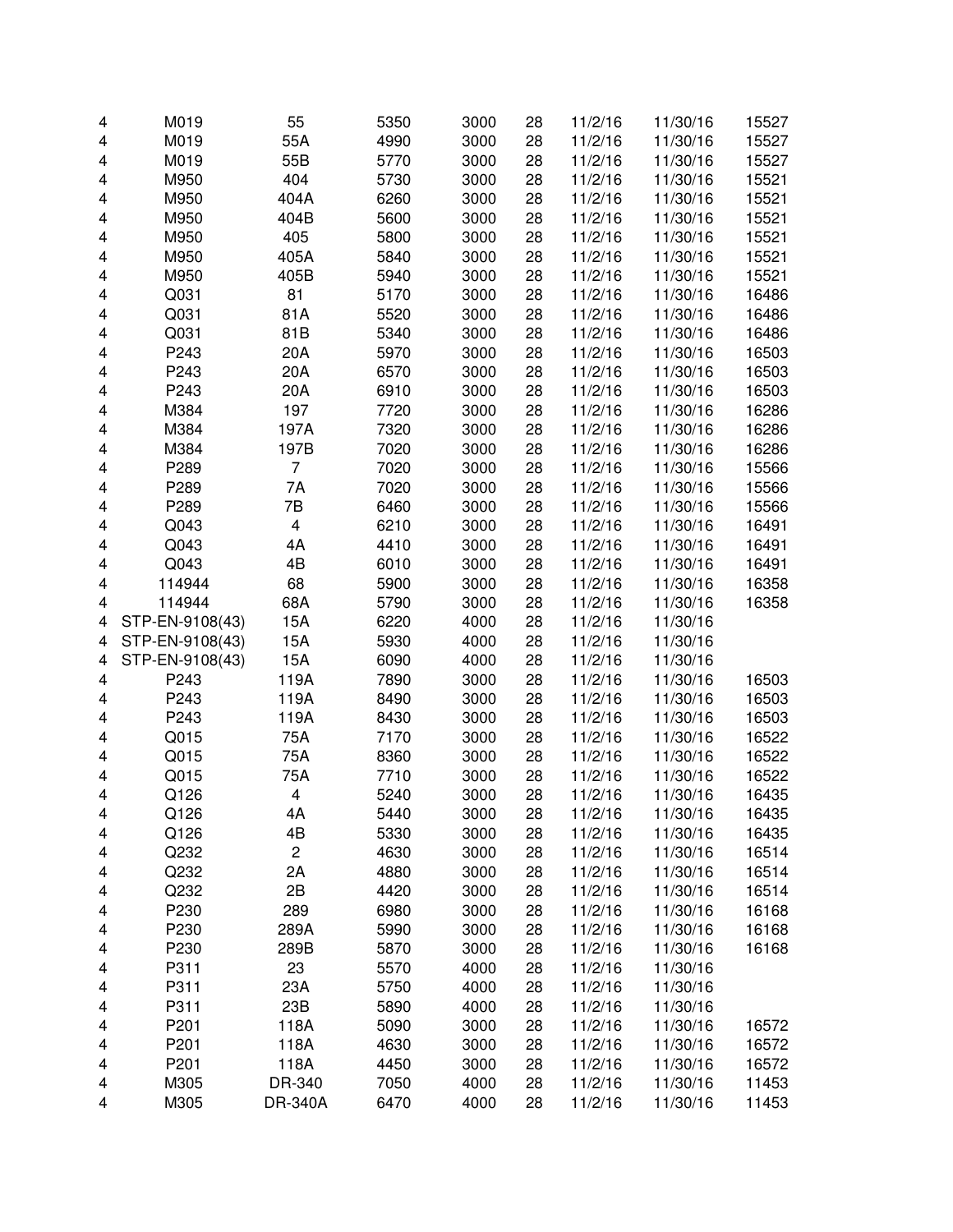| 4 | M305 | DR-340B        | 7040 | 4000 | 28 | 11/2/16 | 11/30/16 | 11453    |
|---|------|----------------|------|------|----|---------|----------|----------|
| 4 | P230 | 283            | 4610 | 3000 | 28 | 11/2/16 | 11/30/16 | 16115    |
| 4 | P230 | 283A           | 4590 | 3000 | 28 | 11/2/16 | 11/30/16 | 16115    |
| 4 | P230 | 283B           | 4670 | 3000 | 28 | 11/2/16 | 11/30/16 | 16115    |
| 4 | Q231 | 1A             | 4470 | 3000 | 28 | 11/2/16 | 11/30/16 | 16572    |
| 4 | Q231 | 1A             | 4220 | 3000 | 28 | 11/2/16 | 11/30/16 | 16572    |
| 4 | Q231 | 1A             | 4710 | 3000 | 28 | 11/2/16 | 11/30/16 | 16572    |
| 4 | M305 | $W-119$        | 8700 | 3000 | 28 | 11/2/16 | 11/30/16 | 13034    |
| 4 | M305 | <b>W-119A</b>  | 8680 | 3000 | 28 | 11/2/16 | 11/30/16 | 13034    |
| 4 | M305 | W-119B         | 7860 | 3000 | 28 | 11/2/16 | 11/30/16 | 13034    |
| 4 | M305 | $M-16$         | 5970 | 3000 | 28 | 11/2/16 | 11/30/16 | 13034    |
| 4 | M305 | M-16A          | 5930 | 3000 | 28 | 11/2/16 | 11/30/16 | 13034    |
| 4 | M305 | M-16B          | 6280 | 3000 | 28 | 11/2/16 | 11/30/16 | 13034    |
| 4 | 219  | 219            | 7790 | 3000 | 28 | 11/2/16 | 11/30/16 | 15000    |
| 4 | N165 | 219A           | 8070 | 3000 | 28 | 11/2/16 | 11/30/16 | 15000    |
| 4 | N165 | 219B           | 8510 | 3000 | 28 | 11/2/16 | 11/30/16 | 15000    |
| 4 | Q031 | 80             | 4980 | 3000 | 28 | 11/2/16 | 11/30/16 | 16486    |
| 4 | Q031 | 80A            | 5220 | 3000 | 28 | 11/2/16 | 11/30/16 | 16486    |
| 4 | Q031 | 80B            | 5250 | 3000 | 28 | 11/2/16 | 11/30/16 | 16486    |
| 4 | Q147 | 12             | 6330 | 3000 | 28 | 11/2/16 | 11/30/16 | 16286    |
| 4 | Q147 | 12A            | 6440 | 3000 | 28 | 11/2/16 | 11/30/16 | 16286    |
| 4 | Q147 | 12B            | 6040 | 3000 | 28 | 11/2/16 | 11/30/16 | 16286    |
| 4 | N228 | 88             | 6120 | 3000 | 28 | 11/2/16 | 11/30/16 | 16128    |
| 4 | N228 | 88A            | 5070 | 3000 | 28 | 11/2/16 | 11/30/16 | 16128    |
| 4 | N228 | 88B            | 6000 | 3000 | 28 | 11/2/16 | 11/30/16 | 16128    |
| 4 | Q231 | $2-A$          | 6470 | 3000 | 28 | 11/3/16 | 12/1/16  | 16572    |
| 4 | Q231 | $2-A$          | 6620 | 3000 | 28 | 11/3/16 | 12/1/16  | 16572    |
| 4 | Q231 | $2-A$          | 7150 | 3000 | 28 | 11/3/16 | 12/1/16  | 16572    |
| 4 | Q108 | 19             | 5350 | 3500 | 28 | 11/3/16 | 12/1/16  | T55005LA |
| 4 | Q108 | 19A            | 5610 | 3500 | 28 | 11/3/16 | 12/1/16  | T55005LA |
| 4 | Q108 | 19A            | 5490 | 3500 | 28 | 11/3/16 | 12/1/16  | T55005LA |
| 4 | P230 | 284            | 1250 | 3500 | 28 | 11/3/16 | 12/1/16  | 16343    |
| 4 | P230 | 284A           | 1240 | 3500 | 28 | 11/3/16 | 12/1/16  | 16343    |
| 4 | P230 | 284B           | 1290 | 3500 | 28 | 11/3/16 | 12/1/16  | 16343    |
| 4 | P230 | 285            | 5080 | 4000 | 28 | 11/3/16 | 12/1/16  | 16563    |
| 4 | P230 | 285A           | 4560 | 4000 | 28 | 11/3/16 | 12/1/16  | 16563    |
| 4 | P230 | 285B           | 4850 | 4000 | 28 | 11/3/16 | 12/1/16  | 16563    |
| 4 | P230 | 286            | 4450 | 4000 | 28 | 11/3/16 | 12/1/16  | 16115    |
| 4 | P230 | 286A           | 4860 | 4000 | 28 | 11/3/16 | 12/1/16  | 16115    |
| 4 | P230 | 286B           | 4540 | 4000 | 28 | 11/3/16 | 12/1/16  | 16115    |
| 4 | P230 | 287            | 5940 | 4000 | 28 | 11/3/16 | 12/1/16  | 16591    |
| 4 | P230 | 287A           | 6460 | 4000 | 28 | 11/3/16 | 12/1/16  | 16591    |
| 4 | P230 | 287B           | 6400 | 4000 | 28 | 11/3/16 | 12/1/16  | 16591    |
| 4 | J100 | 1              | 6980 | 4000 | 28 | 11/3/16 | 12/1/16  | 16077    |
| 4 | J100 | 1A             | 7250 | 4000 | 28 | 11/3/16 | 12/1/16  | 16077    |
| 4 | J100 | 1B             | 7090 | 4000 | 28 | 11/3/16 | 12/1/16  | 16077    |
| 4 | Q228 | $\overline{c}$ | 5560 | 3000 | 28 | 11/3/16 | 12/1/16  | 16380    |
| 4 | Q228 | 2A             | 5420 | 3000 | 28 | 11/3/16 | 12/1/16  | 16380    |
| 4 | Q228 | 2B             | 5570 | 3000 | 28 | 11/3/16 | 12/1/16  | 16380    |
| 4 | Q232 | 3              | 4670 | 4000 | 28 | 11/3/16 | 12/1/16  | 16609    |
| 4 | Q232 | 3A             | 4950 | 4000 | 28 | 11/3/16 | 12/1/16  | 16609    |
| 4 | Q232 | 3B             | 4770 | 4000 | 28 | 11/3/16 | 12/1/16  | 16609    |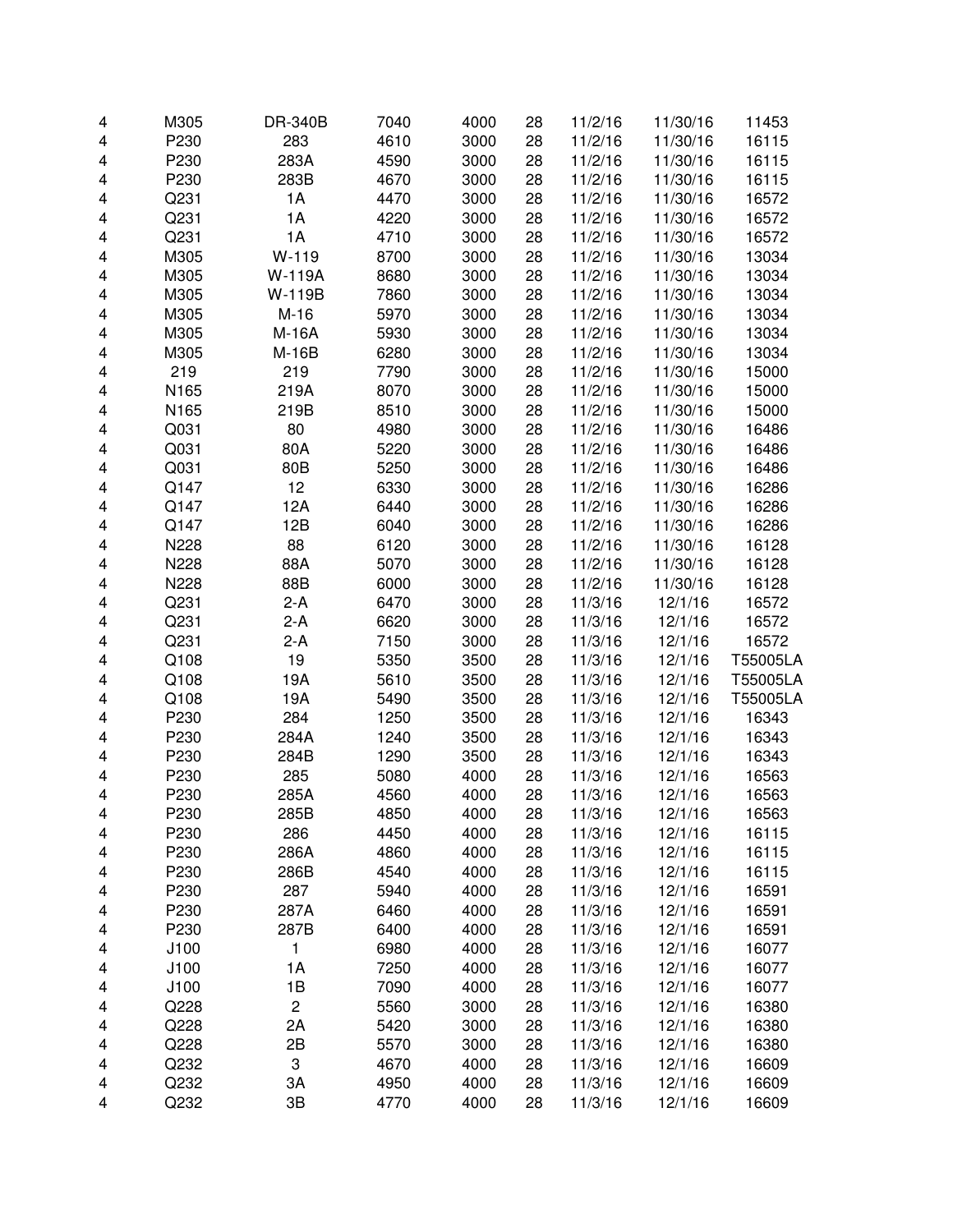| 4 | P074   | 11               | 5960 | 3500 | 28 | 11/3/16 | 12/1/16 | 16196   |
|---|--------|------------------|------|------|----|---------|---------|---------|
| 4 | P074   | 11A              | 5660 | 3500 | 28 | 11/3/16 | 12/1/16 | 16196   |
| 4 | P074   | 11B              | 6140 | 3500 | 28 | 11/3/16 | 12/1/16 | 16196   |
| 4 | Q030   | $14-A$           | 5460 | 3000 | 28 | 11/3/16 | 12/1/16 | 16475   |
| 4 | Q030   | $14-A$           | 5640 | 3000 | 28 | 11/3/16 | 12/1/16 | 16475   |
|   | Q030   | $14-A$           | 5840 | 3000 | 28 | 11/3/16 | 12/1/16 | 16475   |
| 4 | Q029   |                  |      |      |    |         |         |         |
| 4 |        | $14-A$<br>$14-A$ | 6820 | 3000 | 28 | 11/3/16 | 12/1/16 | 16452   |
| 4 | Q029   | $14-A$           | 6650 | 3000 | 28 | 11/3/16 | 12/1/16 | 16452   |
| 4 | Q029   |                  | 6970 | 3000 | 28 | 11/3/16 | 12/1/16 | 16452   |
| 4 | 116765 | $18-A$           | 5560 | 3000 | 28 | 11/3/16 | 12/1/16 | 16500   |
| 4 | 116765 | $18-A$           | 5470 | 3000 | 28 | 11/3/16 | 12/1/16 | 16500   |
| 4 | 116765 | $18-A$           | 5480 | 3000 | 28 | 11/3/16 | 12/1/16 | 16500   |
| 4 | Q107   | 19               | 6310 | 3500 | 28 | 11/3/16 | 12/1/16 | 14333   |
| 4 | Q107   | 19A              | 5970 | 3500 | 28 | 11/3/16 | 12/1/16 | 14333   |
| 4 | Q107   | 19B              | 5930 | 3500 | 28 | 11/3/16 | 12/1/16 | 14333   |
| 4 | P243   | $21-A$           | 7810 | 3500 | 28 | 11/3/16 | 12/1/16 | 16503   |
| 4 | P243   | $21 - A$         | 7160 | 3500 | 28 | 11/3/16 | 12/1/16 | 16503   |
| 4 | P243   | $21-A$           | 7840 | 3500 | 28 | 11/3/16 | 12/1/16 | 16503   |
| 4 | P243   | $22-A$           | 8340 | 3000 | 28 | 11/3/16 | 12/1/16 | 16503   |
| 4 | P243   | $22-A$           | 8080 | 3000 | 28 | 11/3/16 | 12/1/16 | 16503   |
| 4 | P243   | $22-A$           | 7500 | 3000 | 28 | 11/3/16 | 12/1/16 | 16503   |
| 4 | M019   | 57               | 7750 | 3000 | 28 | 11/3/16 | 12/1/16 | 15527   |
| 4 | M019   | 57A              | 7410 | 3000 | 28 | 11/3/16 | 12/1/16 | 15527   |
| 4 | M019   | 57B              | 6630 | 3000 | 28 | 11/3/16 | 12/1/16 | 15527   |
| 4 | M019   | 58               | 6570 | 3000 | 28 | 11/3/16 | 12/1/16 | 15527   |
| 4 | M019   | 58A              | 7360 | 3000 | 28 | 11/3/16 | 12/1/16 | 15527   |
| 4 | M019   | 58B              | 7160 | 3000 | 28 | 11/3/16 | 12/1/16 | 15527   |
| 4 | Q015   | 76-A             | 6290 | 3000 | 28 | 11/3/16 | 12/1/16 | 16522   |
| 4 | Q015   | 76-A             | 6060 | 3000 | 28 | 11/3/16 | 12/1/16 | 16522   |
| 4 | Q015   | 76-A             | 5910 | 3000 | 28 | 11/3/16 | 12/1/16 | 16522   |
| 4 | Q031   | 82               | 5240 | 3000 | 28 | 11/3/16 | 12/1/16 | 16486   |
| 4 | Q031   | 82A              | 5170 | 3000 | 28 | 11/3/16 | 12/1/16 | 16486   |
| 4 | Q031   | 82B              | 4960 | 3000 | 28 | 11/3/16 | 12/1/16 | 16486   |
| 4 | P079   | 129              | 4980 | 3000 | 28 | 11/3/16 | 12/1/16 | 15146   |
| 4 | P079   | 129A             | 5100 | 3000 | 28 | 11/3/16 | 12/1/16 | 15146   |
| 4 | P079   | 129B             | 4990 | 3000 | 28 | 11/3/16 | 12/1/16 | 15146   |
| 4 | N165   | 220              | 7930 | 3000 | 28 | 11/3/16 | 12/1/16 | 15000   |
| 4 | N165   | 220A             | 8160 | 3000 | 28 | 11/3/16 | 12/1/16 | 15000   |
| 4 | N165   | 220B             | 8660 | 3000 | 28 | 11/3/16 | 12/1/16 | 15000   |
| 4 | N198   | 311              | 4330 | 3000 | 28 | 11/3/16 | 12/1/16 | 13034   |
| 4 | N198   | 311A             | 4500 | 3000 | 28 | 11/3/16 | 12/1/16 | 13034   |
| 4 | N198   | 311B             | 4860 | 3000 | 28 | 11/3/16 | 12/1/16 | 13034   |
| 4 | M950   | 406              | 5840 | 3000 | 28 | 11/3/16 | 12/1/16 | 15521   |
| 4 | M950   | 406A             | 6010 | 3000 | 28 | 11/3/16 | 12/1/16 | 15521   |
| 4 | M950   | 406B             | 6390 | 3000 | 28 | 11/3/16 | 12/1/16 | 15521   |
| 4 | P166   | 20               | 5850 | 3000 | 30 | 11/1/16 | 12/1/16 | 16190   |
| 4 | P166   | 20A              | 5960 | 3000 | 30 | 11/1/16 | 12/1/16 | 16190   |
| 4 | P166   | 20 <sub>B</sub>  | 6150 | 3000 | 30 | 11/1/16 | 12/1/16 | 16190   |
| 4 | H146   | 1                | 5300 | 3000 | 28 | 11/4/16 | 12/2/16 | 16620   |
| 4 | H146   | 1A               | 5300 | 3000 | 28 | 11/4/16 | 12/2/16 | 16620   |
| 4 | H146   | 1B               | 4760 | 3000 | 28 | 11/4/16 | 12/2/16 | 16620   |
| 4 | 118903 | $3-A$            | 6760 | 3000 | 28 | 11/4/16 | 12/2/16 | 1535503 |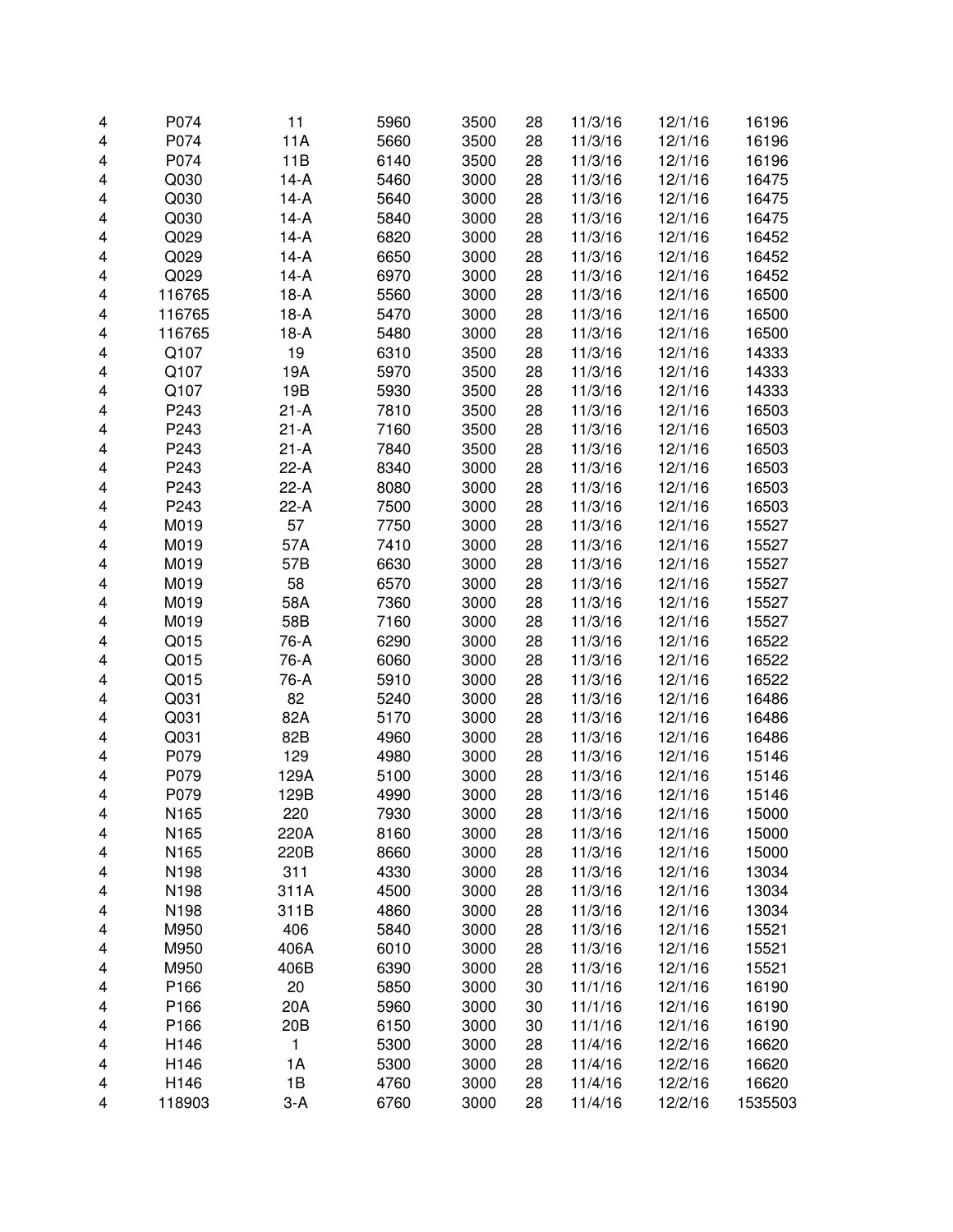| 4 | 118903 | $3-A$           | 6790 | 3000 | 28 | 11/4/16 | 12/2/16 | 1535503  |
|---|--------|-----------------|------|------|----|---------|---------|----------|
| 4 | 118903 | $3-A$           | 6990 | 3000 | 28 | 11/4/16 | 12/2/16 | 1535503  |
| 4 | N165   | 5               | 4290 | 3000 | 28 | 11/4/16 | 12/2/16 | 16435    |
| 4 | N165   | 5A              | 4070 | 3000 | 28 | 11/4/16 | 12/2/16 | 16435    |
| 4 | N165   | 5B              | 4260 | 3000 | 28 | 11/4/16 | 12/2/16 | 16435    |
| 4 | P148   | 6               | 3590 | 3000 | 28 | 11/4/16 | 12/2/16 | 16110    |
| 4 | P148   | 6A              | 3490 | 3000 | 28 | 11/4/16 | 12/2/16 | 16110    |
| 4 | P148   | 6AA             | 3690 | 3000 | 28 | 11/4/16 | 12/2/16 | 16110    |
| 4 | P114   | 67              | 5500 | 3000 | 28 | 11/4/16 | 12/2/16 | 16384    |
| 4 | P114   | 67A             | 5620 | 3000 | 28 | 11/4/16 | 12/2/16 | 16384    |
| 4 | P114   | 67B             | 5340 | 3000 | 28 | 11/4/16 | 12/2/16 | 16384    |
| 4 | Q108   | 20              | 5140 | 3500 | 28 | 11/4/16 | 12/2/16 | T55005LA |
| 4 | Q108   | 20A             | 5450 | 3500 | 28 | 11/4/16 | 12/2/16 | T55005LA |
| 4 | Q108   | 20 <sub>B</sub> | 4970 | 3500 | 28 | 11/4/16 | 12/2/16 | T55005LA |
| 4 | P166   | 21              | 4220 | 3000 | 28 | 11/4/16 | 12/2/16 | 16192    |
| 4 | P166   | 21A             | 4250 | 3000 | 28 | 11/4/16 | 12/2/16 | 16192    |
| 4 | P166   | 21B             | 4170 | 3000 | 28 | 11/4/16 | 12/2/16 | 16192    |
| 4 | N282   | $35-A$          | 5130 | 4000 | 28 | 11/4/16 | 12/2/16 | 16182    |
| 4 | N282   | $35-A$          | 5090 | 4000 | 28 | 11/4/16 | 12/2/16 | 16182    |
| 4 | N282   | $35-A$          | 5400 | 4000 | 28 | 11/4/16 | 12/2/16 | 16182    |
| 4 | P261   | 47              | 4700 | 3000 | 28 | 11/4/16 | 12/2/16 | 14339    |
| 4 | P261   | 47A             | 5030 | 3000 | 28 | 11/4/16 | 12/2/16 | 14339    |
| 4 | P261   | 47B             | 4830 | 3000 | 28 | 11/4/16 | 12/2/16 | 14339    |
| 4 | P258   | 48              | 5780 | 3000 | 28 | 11/4/16 | 12/2/16 | 15611    |
| 4 | P258   | 48A             | 5850 | 3000 | 28 | 11/4/16 | 12/2/16 | 15611    |
| 4 | P258   | 48B             | 5990 | 3000 | 28 | 11/4/16 | 12/2/16 | 15611    |
| 4 | P258   | 48-C            | 6320 | 3000 | 28 | 11/4/16 | 12/2/16 | 15611    |
| 4 | P258   | 48-D            | 5270 | 3000 | 28 | 11/4/16 | 12/2/16 | 15611    |
| 4 | P258   | 48-E            | 6460 | 3000 | 28 | 11/4/16 | 12/2/16 | 15611    |
| 4 | P258   | 48-F            | 9020 | 3000 | 28 | 11/4/16 | 12/2/16 | 15611    |
| 4 | P258   | 48-G            | 9100 | 3000 | 28 | 11/4/16 | 12/2/16 | 15611    |
| 4 | P258   | 48-H            | 9180 | 3000 | 28 | 11/4/16 | 12/2/16 | 15611    |
| 4 | P097   | $\overline{7}$  | 6170 | 3000 | 28 | 11/4/16 | 12/2/16 |          |
| 4 | P097   | 7A              | 6090 | 3000 | 28 | 11/4/16 | 12/2/16 |          |
| 4 | P097   | 7B              | 6100 | 3000 | 28 | 11/4/16 | 12/2/16 |          |
| 4 | M019   | 59              | 7150 | 3000 | 28 | 11/4/16 | 12/2/16 | 15527    |
| 4 | M019   | 59A             | 7010 | 3000 | 28 | 11/4/16 | 12/2/16 | 15527    |
| 4 | M019   | 59B             | 7450 | 3000 | 28 | 11/4/16 | 12/2/16 | 15527    |
| 4 | M019   | 60              | 7880 | 3000 | 28 | 11/4/16 | 12/2/16 | 15527    |
| 4 | M019   | 60A             | 5200 | 3000 | 28 | 11/4/16 | 12/2/16 | 15527    |
| 4 | M019   | 60B             | 7330 | 3000 | 28 | 11/4/16 | 12/2/16 | 15527    |
| 4 | P097   | 66              | 5810 | 3000 | 28 | 11/4/16 | 12/2/16 | 16096    |
| 4 | P097   | 66A             | 5810 | 3000 | 28 | 11/4/16 | 12/2/16 | 16096    |
| 4 | P097   | 66B             | 5430 | 3000 | 28 | 11/4/16 | 12/2/16 | 16096    |
| 4 | Q031   | 83              | 5730 | 3000 | 28 | 11/4/16 | 12/2/16 | 16486    |
| 4 | Q031   | 83A             | 5120 | 3000 | 28 | 11/4/16 | 12/2/16 | 16486    |
| 4 | Q031   | 83B             | 5180 | 3000 | 28 | 11/4/16 | 12/2/16 | 16486    |
| 4 | P247   | 89              | 4550 | 3000 | 28 | 11/4/16 | 12/2/16 | 16130    |
| 4 | P247   | 89A             | 4510 | 3000 | 28 | 11/4/16 | 12/2/16 | 16130    |
| 4 | P247   | 89B             | 4490 | 3000 | 28 | 11/4/16 | 12/2/16 | 16130    |
| 4 | P079   | 130             | 5100 | 3000 | 28 | 11/4/16 | 12/2/16 | 15146    |
| 4 | P079   | 130A            | 5490 | 3000 | 28 | 11/4/16 | 12/2/16 | 15146    |